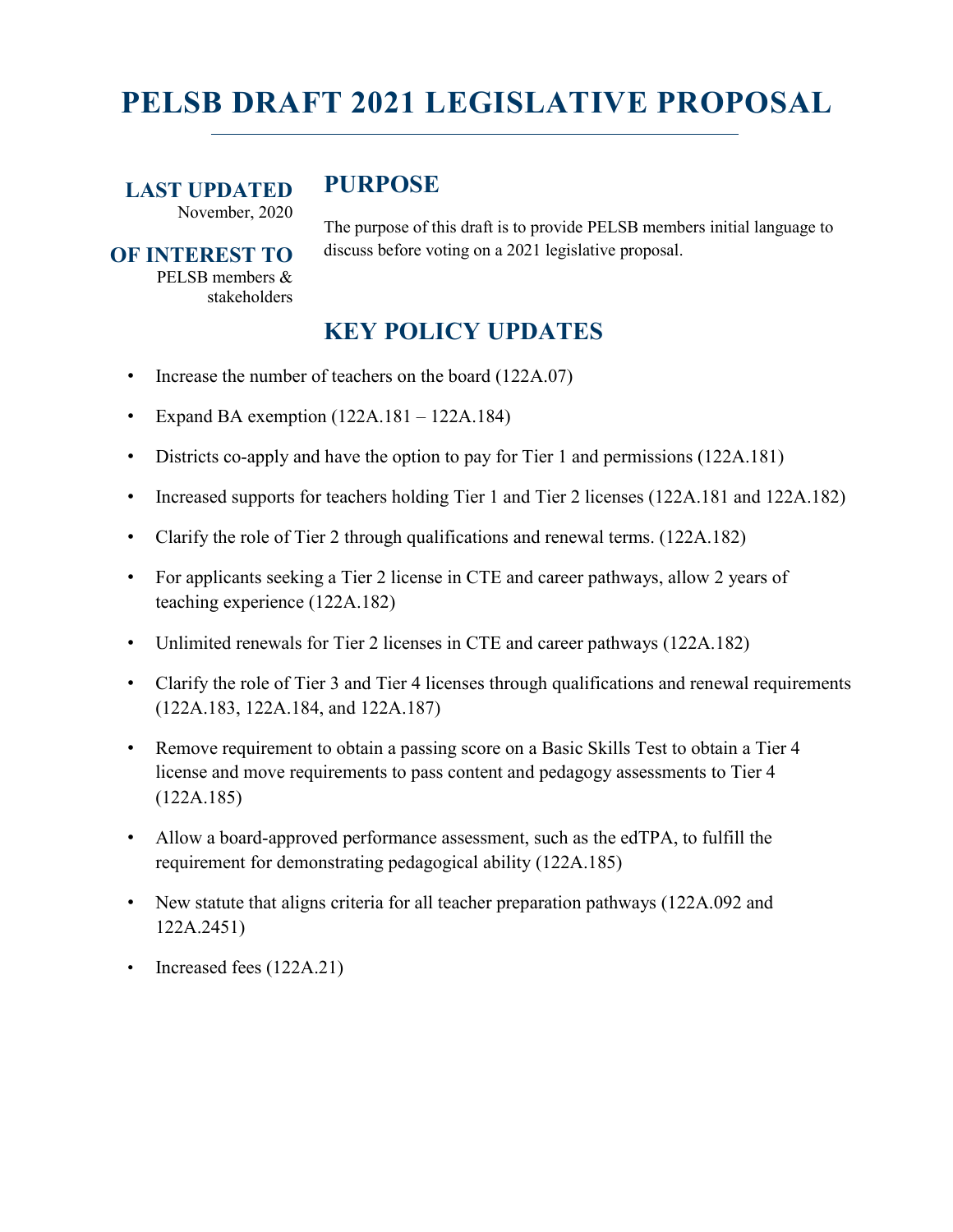#### **122A.04 LICENSE REQUIRED.**

Pursuant to 120A.22, subdivision 10, a teacher must hold a license or a permission aligned to the content area and scope of their assignment to provide instruction in a public school or a charter school.

# **122A.06 DEFINITIONS.**

Subd. 2. **Teacher.** "Teacher" means a classroom teacher or other similar professional employee required by law to hold a license or permission from the Professional Educator Licensing and Standards Board.

…

Subd. 5. **Field.** A "field," "licensure area," or "subject area" means the content area in which a teacher may become licensed to teach.

Subd. 6. **Shortage area.** "Shortage area" means:

(1) licensure fields and economic development regions reported by the commissioner of education Office of Higher Education or the Professional Educator Licensing and Standards Board as experiencing a teacher shortage; and

(2) economic development regions where there is a shortage of licensed teachers who reflect the racial or ethnic diversity of students in the region. the aggregate percentage of Indigenous teachers and teachers of color in the region is lower than the aggregate percentage of kindergarten through 12 Indigenous students and students of color in that region. Only individuals who close the gap between these percentages qualify as filling a shortage by this definition.

Subd. 7. **Teacher preparation program.** "Teacher preparation program" means a program approved by the Professional Educator Licensing and Standards Board for the purpose of preparing individuals for a specific teacher licensure field in Minnesota. Teacher preparation programs include traditional programs delivered by postsecondary institutions, alternative teacher preparation programs, and nonconventional teacher preparation programs.

Subd. 8. **Teacher preparation program provider.** "Teacher preparation program provider" or "unit" means an entity that has primary responsibility for overseeing and delivering a teacher preparation program. Teacher preparation program providers include postsecondary institutions and alternative teacher preparation providers aligned to section 122A.094.

Subd. 9. **Districts.** "District" means a public school district or charter school.

# **122A.07 PROFESSIONAL EDUCATOR LICENSING AND STANDARDS BOARD MEMBERSHIP.**

Subdivision 1. **Appointment of members.** The Professional Educator Licensing and Standards Board consists of  $11-13$  members appointed by the governor, with the advice and consent of the senate. Membership terms, compensation of members, removal of members, the filling of membership vacancies, and fiscal year and reporting requirements are as provided in sections 214.07 to 214.09. No member may be reappointed for more than one additional term. A member must not serve more than two consecutive terms.

Subd. 2. **Eligibility; board composition.** Each nomine appointee, other than a public nominee, must be selected on the basis of professional experience and knowledge of teacher education, accreditation, and licensure. The board must be composed of: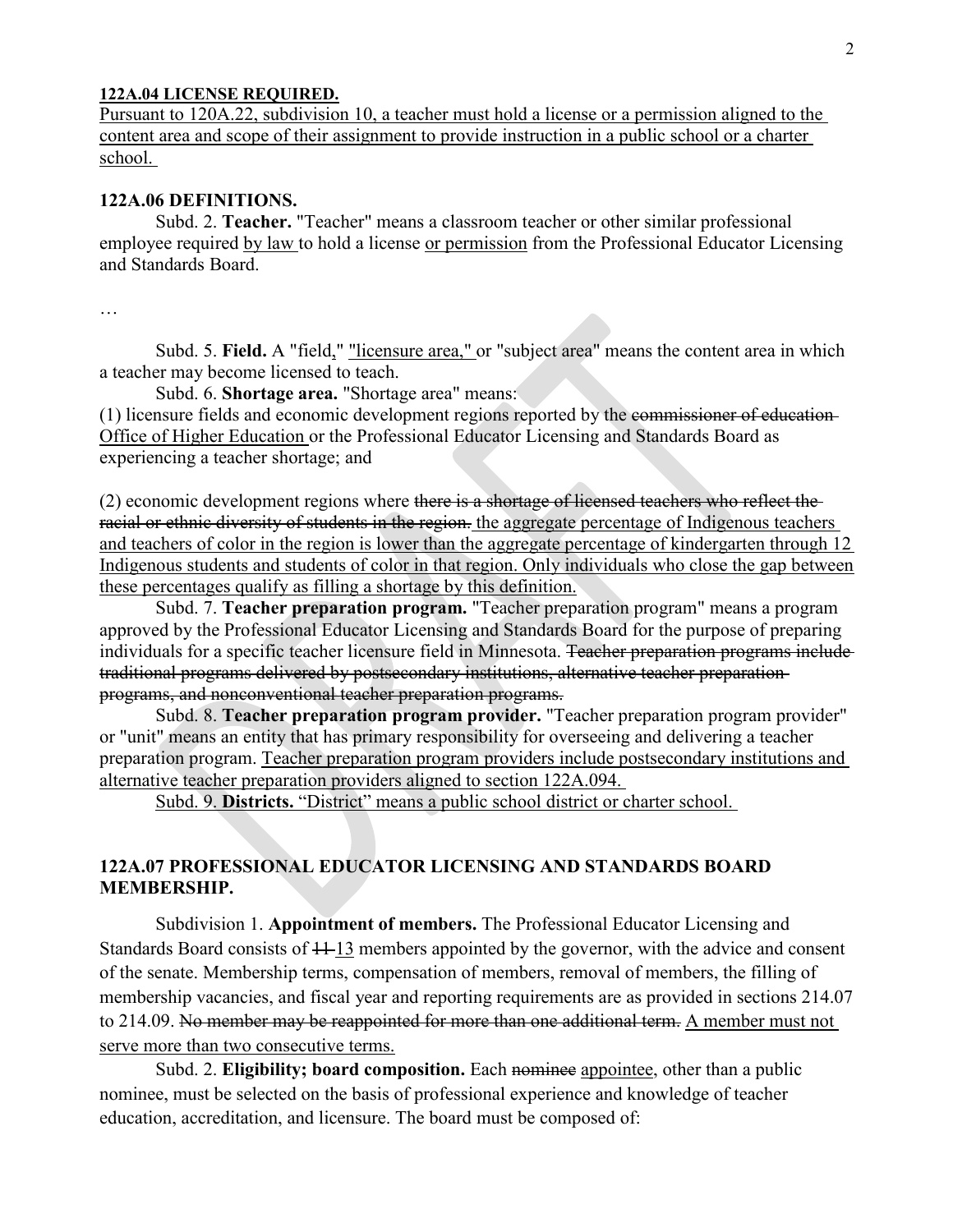$(1)$  six eight teachers who are currently teaching in a Minnesota school or who were teaching at the time of the appointment, have at least five years of teaching experience, and were are not serving in an administrative function at a school district or school when appointed a position requiring an administrative license, pursuant to section 122A.14. The six eight teachers must include the following:

(i) one teacher in a charter school;

(ii) one teacher from a school located in the seven-county metropolitan area, as defined in section 473.121, subdivision 2;

(iii) one teacher from a school located outside the seven-county metropolitan area;

(iv) one teacher from a related service category licensed by the board;

(v) one special education teacher; and

(vi) one teacher from a teacher preparation program three teachers licensed in licensure areas that represent current or emerging trends in education;

 $(iv)$  (2) one teacher from educator currently teaching in a Minnesota-approved teacher preparation program;

 $(2)$  (3) one superintendent that alternates, alternating each term between a superintendent from a school district in the seven-county metropolitan area, as defined in section 473.121, subdivision 2, and a superintendent from a school district outside the metropolitan area;

(4) one school district human resources director;

 $(4)$  (5) one educator administrator of a cooperative unit under section 123A.24, subdivision 2, and who oversees a special education program and who works closely with a cooperative unit under section 123A.24, subdivision 2;

(5) (6) one principal that alternates, alternating each term between an elementary and a secondary school principal; and

 $(6)$  (7) one member of the public that may be a current or former school board member.

…

Subd. 4a.**Administration.**(a) The executive director of the board shall be the chief administrative officer for the board but shall not be a member of the board. The executive director shall maintain the records of the board, account for all fees received by the board, supervise and direct employees servicing the board, and perform other services as directed by the board.

(b) The Department of Administration must provide administrative support in accordance with section 16B.371. The commissioner of administration must assess the board for services it provides under this section.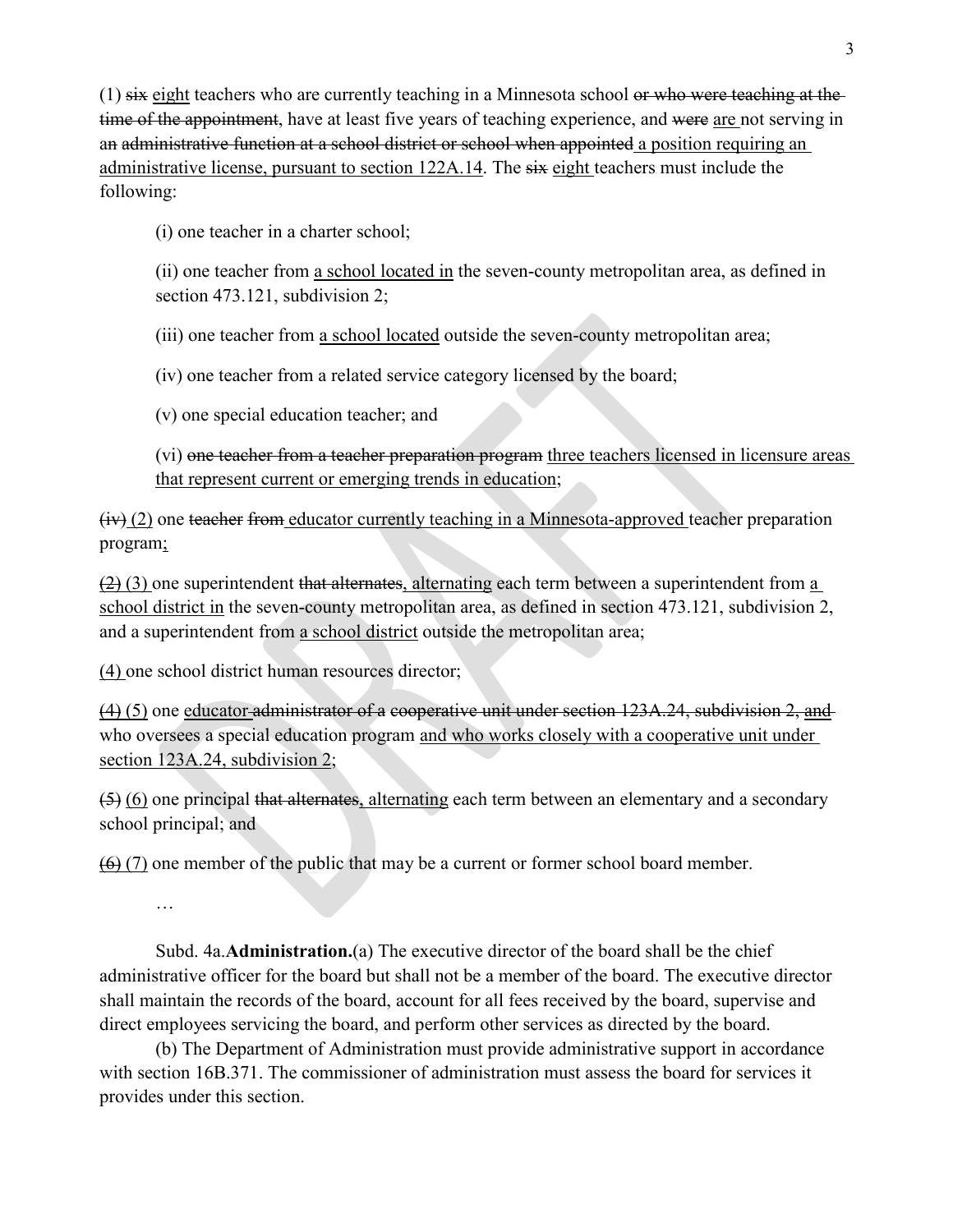(c) The Department of Education must provide suitable offices and other space to the board at reasonable cost until January 1, 2020. Thereafter, the board may contract with either the Department of Education or the Department of Administration for the provision of suitable offices and other space, joint conference and hearing facilities, and examination rooms.

#### **122A.09 DUTIES**

…

Subd. 4. (a) **Licensing.** The Professional Educator Licensing and Standards Board must license teachers, as defined in section 122A.15, subdivision 1, except for supervisory personnel, as defined in section 122A.15, subdivision 2. The board must not delegate its authority to make all licensing decisions with respect to candidates for teacher licensure. The board must evaluate candidates for compliance with statutory or rule requirements for licensure and develop licensure verification requirements.

(b) **Teacher Preparation.** The Professional Educator Licensing and Standards Board must approve teacher preparation providers seeking to prepare candidates for teacher licensure in Minnesota.

Subd. 6. **Register of persons licensed.** The executive director of the Professional Educator Licensing and Standards Board must keep a record of the proceedings of and a register of all persons licensed pursuant to the provisions of this chapter. The register must show the name, licenses and permissions held, including renewals, and address, license number and the renewal of the license. The board must on July 1, of each year or as soon thereafter as is practicable, compile a maintain a compiled list of such duly licensed teachers. A copy of the register This list must be available on the board's website during business hours at the office of the board to any interested person.

Subd. 9.**Professional Educator Licensing and Standards Board must adopt and revise rules.**

(a) The Professional Educator Licensing and Standards Board must adopt and revise rules subject to the provisions of chapter [14](https://www.revisor.mn.gov/statutes/cite/14) to implement

sections [120B.363,](https://www.revisor.mn.gov/statutes/cite/120B.363) [122A.05](https://www.revisor.mn.gov/statutes/cite/122A.05) to [122A.09,](https://www.revisor.mn.gov/statutes/cite/122A.09) [122A.092,](https://www.revisor.mn.gov/statutes/cite/122A.092) [122A.16,](https://www.revisor.mn.gov/statutes/cite/122A.16) [122A.17,](https://www.revisor.mn.gov/statutes/cite/122A.17) [122A.18,](https://www.revisor.mn.gov/statutes/cite/122A.18) [122A.181,](https://www.revisor.mn.gov/statutes/cite/122A.181) [122A.](https://www.revisor.mn.gov/statutes/cite/122A.182) [182,](https://www.revisor.mn.gov/statutes/cite/122A.182) [122A.183,](https://www.revisor.mn.gov/statutes/cite/122A.183) [122A.184,](https://www.revisor.mn.gov/statutes/cite/122A.184) [122A.185,](https://www.revisor.mn.gov/statutes/cite/122A.185) [122A.187,](https://www.revisor.mn.gov/statutes/cite/122A.187) [122A.188,](https://www.revisor.mn.gov/statutes/cite/122A.188) 122A.19, [122A.20,](https://www.revisor.mn.gov/statutes/cite/122A.20) [122A.21,](https://www.revisor.mn.gov/statutes/cite/122A.21) [122A.23,](https://www.revisor.mn.gov/statutes/cite/122A.23) 122A.2451, [122A.26,](https://www.revisor.mn.gov/statutes/cite/122A.26) [122A.28,](https://www.revisor.mn.gov/statutes/cite/122A.28) and [122A.29.](https://www.revisor.mn.gov/statutes/cite/122A.29)

(b) The board must adopt and revise rules relating to fields of licensure and grade levels that a licensed teacher may teach, including a process for granting permission to a licensed teacher to teach in a field that is different from the teacher's field of licensure without change to the teacher's license tier level.

(c) The board must adopt rules relating to the grade levels that a licensed teacher may teach.

(d) If a rule adopted by the board is in conflict with a session law or statute, the law or statute prevails. Terms adopted in rule must be clearly defined and must not be construed to conflict with terms adopted in statute or session law.

(e) The board must include a description of a proposed rule's probable effect on teacher supply and demand in the board's statement of need and reasonableness under section [14.131.](https://www.revisor.mn.gov/statutes/cite/14.131)

(f) The board must adopt rules only under the specific statutory authority.

Subd. 10. **Permissions**. (a) Notwithstanding subdivision 9 and sections 14.055 and 14.056, the Professional Educator Licensing and Standards Board may grant waivers to its rules upon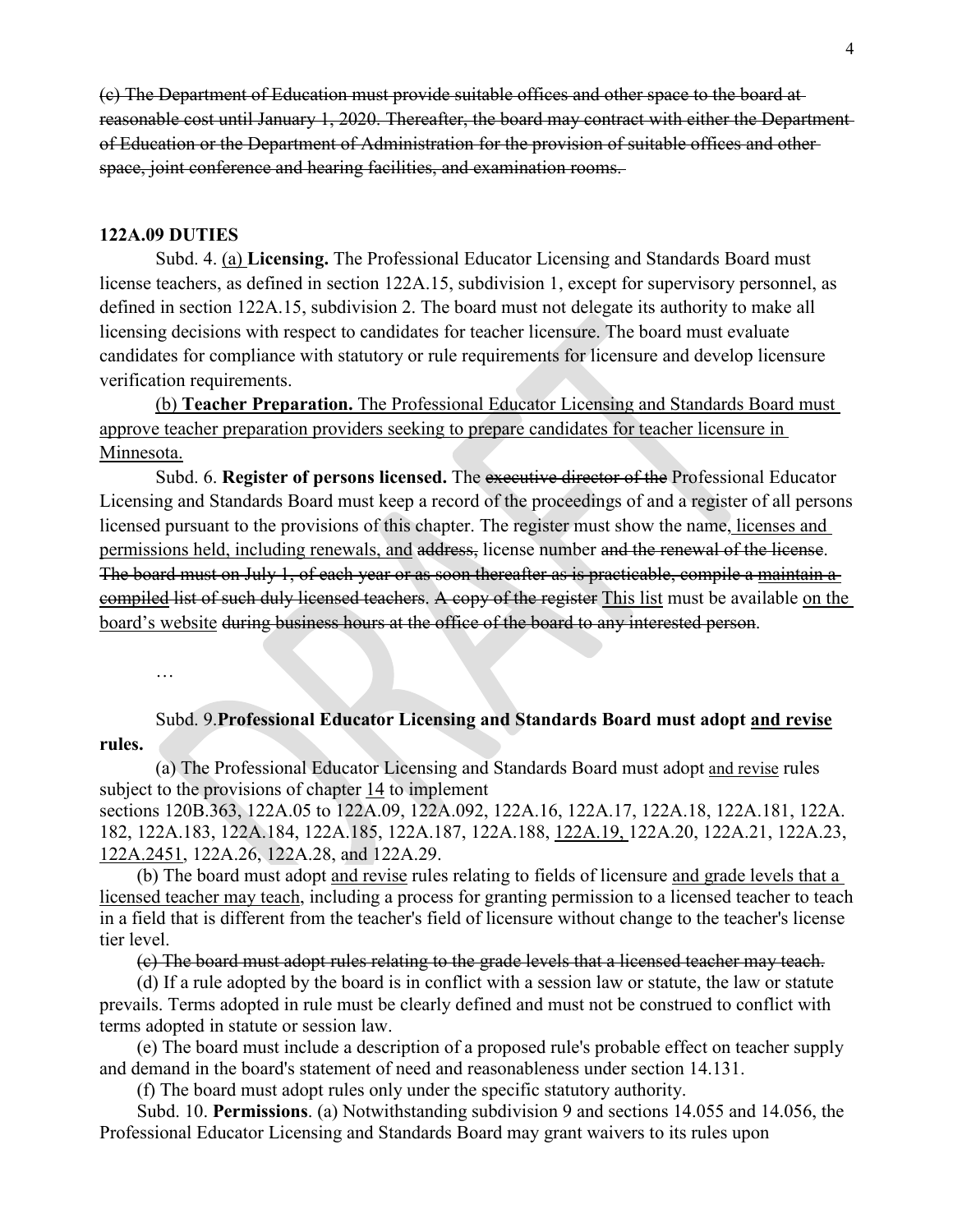application by a school district or a charter school for purposes of implementing experimental programs in learning or management.

(b) To enable a school district or a charter school to meet the needs of students enrolled in an alternative education program and to enable licensed teachers instructing those students to satisfy content area licensure requirements, the Professional Educator Licensing and Standards Board annually may permit a licensed teacher teaching in an alternative education program to instruct students in a content area for which the teacher is not licensed, consistent with paragraph (a).

(c) A special education license permission issued by the Professional Educator Licensing and Standards Board for a primary employer's low-incidence region is valid in all low-incidence regions.

(d) A candidate that has obtained career and technical education certification may apply for a Tier 1 license under section 122A.181. Consistent with section 136F.361, the Professional Educator Licensing and Standards Board must strongly encourage approved college or university-based teacher preparation programs throughout Minnesota to develop alternative pathways for certifying and licensing high school career and technical education instructors and teachers, allowing such candidates to meet certification and licensure standards that demonstrate their content knowledge, classroom experience, and pedagogical practices and their qualifications based on a combination of occupational testing, professional certification or licensure, and long-standing work experience.

#### **122A.091 REPORTS.**

Subdivision 1.**Teacher and administrator preparation and performance data; report.**

(a) The Professional Educator Licensing and Standards Board and the Board of School Administrators, in cooperation with board-adopted approved teacher or administrator preparation programs, annually must collect and report summary data on teacher and administrator preparation and performance outcomes, consistent with this subdivision. The Professional Educator Licensing and Standards Board and the Board of School Administrators annually by June 1 July 1 must update and post the reported summary preparation and performance data on teachers and administrators from the preceding school years on their respective websites. a website hosted jointly by the boards.

(b) Publicly reported summary data on teacher preparation provider programs must include:

(1) student entrance requirements for each Professional Educator Licensing and Standards Board-approved program, including grade point average for enrolling students in the preceding year;

(2) the average board-adopted skills examination or ACT or SAT scores of students entering the program in the preceding year;

 $(3)$  (1) summary data on faculty all full-time, part-time, and adjunct teacher educator qualifications, including at least the content areas of faculty teacher educator undergraduate and graduate degrees and their years of experience either as kindergarten birth through grade 12 classroom teachers or school administrators;

(4) the average time resident and nonresident program graduates in the preceding year needed to complete the program;

(2) the current number and percentage of enrolled candidates who entered the program through a transfer pathway disaggregated by race, except when disaggregation would not yield statistically reliable results or would reveal personally identifiable information about an individual;

 $(5)$  (3) the current number and percentage of students-program completers by program whograduated, received a standard Minnesota teaching license, and Tier 3 or Tier 4 license disaggregated by race, except when disaggregation would not yield statistically reliable results or would reveal personally identifiable information about an individual;

(4) the current number and percentage of program completers who entered the program through a transfer pathway and received a Tier 3 or Tier 4 license disaggregated by race, except when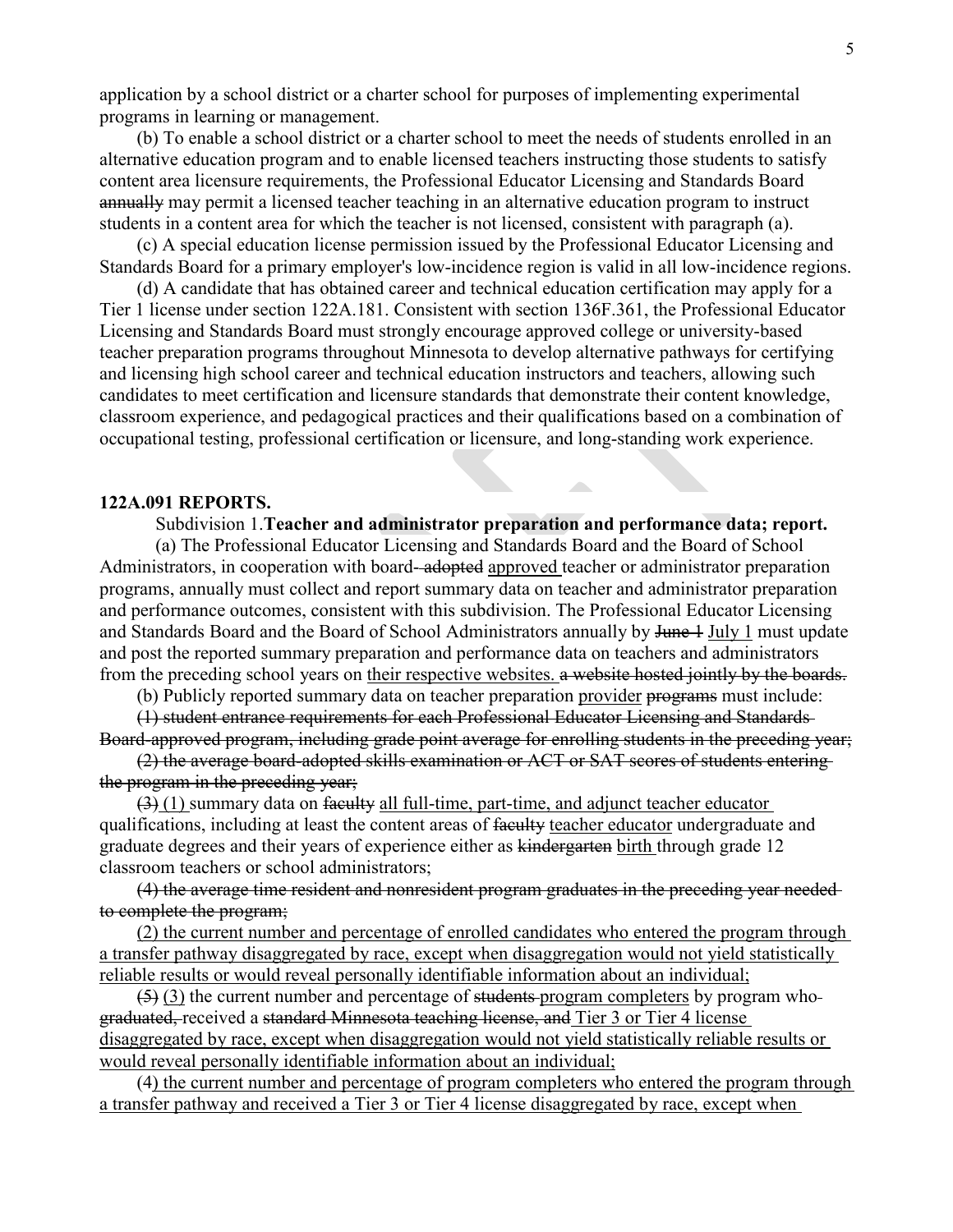disaggregation would not yield statistically reliable results or would reveal personally identifiable information about an individual;

(5) the current number and percentage of program completers who were hired to teach full time in their licensure field in a Minnesota district or school in the preceding year disaggregated by race, except when disaggregation would not yield statistically reliable results or would reveal personally identifiable information about an individual;

(6) the current number and percentage of program completers who entered the program through a transfer pathway and who were hired to teach full time in their licensure field in a Minnesota district or school in the preceding year disaggregated by race, except when disaggregation would not yield statistically reliable results or would reveal personally identifiable information about an individual;

(6) the number of content area credits and other credits by undergraduate program that students in the preceding school year needed to complete to graduate;

(7) (7) students' candidates' pass rates on skills pedagogy and subject matter exams required for graduation in each program and licensure area for program completers in the preceding school year;

(8) (8) survey results measuring student how prepared the program completer felt during their first year of teaching and graduate satisfaction with the program in the preceding school year disaggregated by race, except when disaggregation would not yield statistically reliable results or would reveal personally identifiable information about an individual;

 $(9)$  (9) survey results from a standard measure of the satisfaction of school principals or supervising teachers supervisors on how prepared they felt their first-year teachers were with the student teachers assigned to a school or supervising teacher in the preceding school year; and

(10) the number and percentage of program completers who met or exceed the state threshold score on the board-adopted teacher performance assessment edTPA.

(10) information under subdivision 3, paragraphs (a) and (b).

Program reporting must be consistent with subdivision 2.

(c) Publicly reported summary data on administrator preparation programs approved by the Board of School Administrators must include:

(1) summary data on faculty qualifications, including at least the content areas of faculty undergraduate and graduate degrees and the years of experience either as kindergarten through grade 12 classroom teachers or school administrators;

(2) the average time program graduates in the preceding year needed to complete the program;

(3) the current number and percentage of students who graduated, received a standard Minnesota administrator license, and were employed as an administrator in a Minnesota school district or school in the preceding year disaggregated by race, except when disaggregation would not yield statistically reliable results or would reveal personally identifiable information about an individual;

(4) the number of credits by graduate program that students in the preceding school year needed to complete to graduate;

(5) survey results measuring student, graduate, and employer satisfaction with the program in the preceding school year disaggregated by race, except when disaggregation would not yield statistically reliable results or would reveal personally identifiable information about an individual; and

(6) information under subdivision 3, paragraphs (c) and (d).

Program reporting must be consistent with section [122A.14, subdivision 10.](https://www.revisor.mn.gov/statutes/cite/122A.14#stat.122A.14.10)

Subd. 2.**Teacher preparation program reporting.** (a) By December 31, 2018, and annually thereafter, the Professional Educator Licensing and Standards Board shall report and publish on its website the cumulative summary results of at least three consecutive years of data reported to the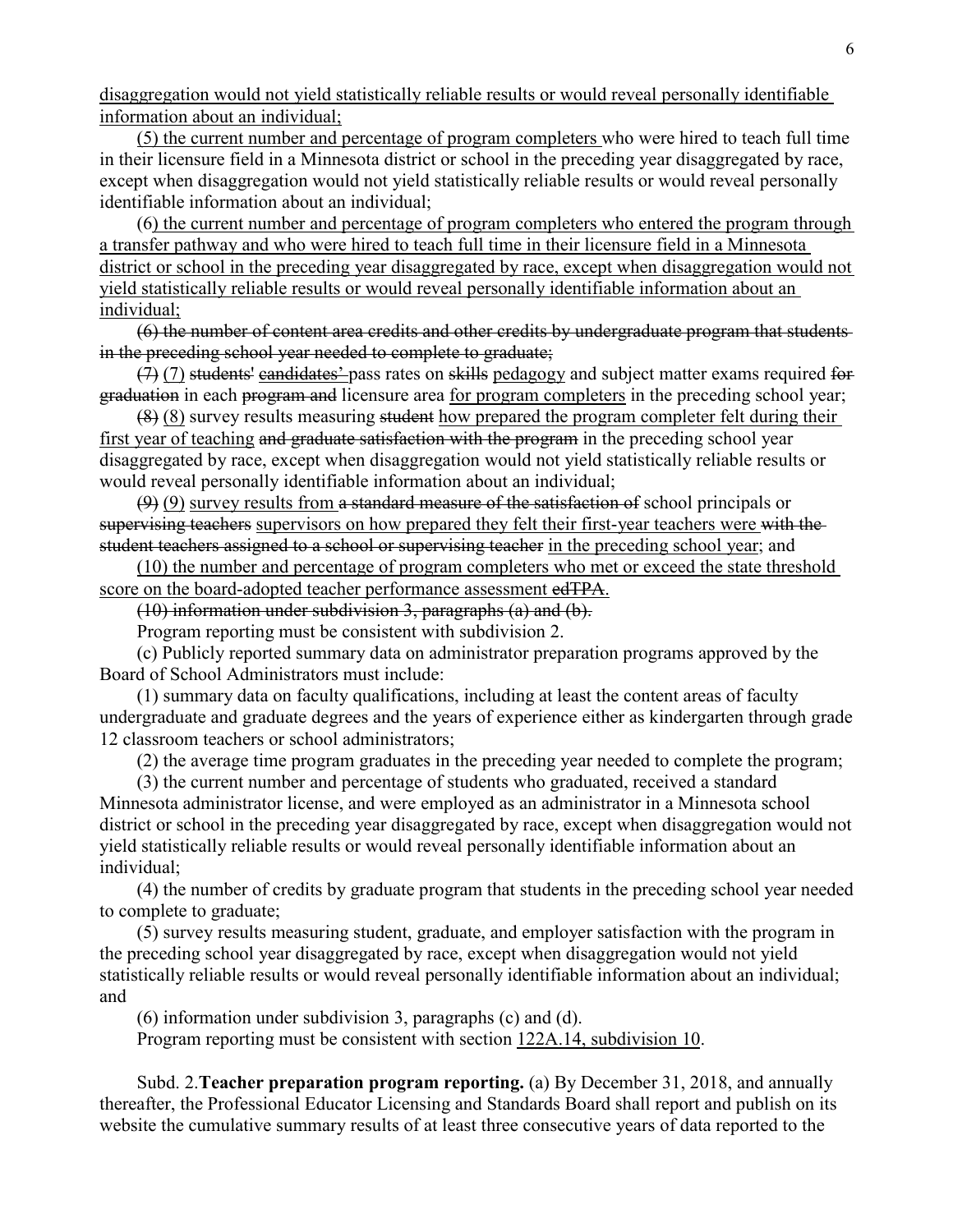board under subdivision 1, paragraph (b). Where the data are sufficient to yield statistically reliable information and the results would not reveal personally identifiable information about an individual teacher, the board shall report the data by teacher preparation program.

(b) The Professional Educator Licensing and Standards Board must report annually to the chairs and ranking minority members of the legislative committees with jurisdiction over kindergarten through grade 12 education, the following information:

(1) the total number of teacher candidates during the most recent school year taking a boardadopted skills examination;

(2) the number who achieve a qualifying score on the examination;

(3) the number who do not achieve a qualifying score on the examination; and

(4) the number of the candidates who have not passed a content or pedagogy exam.

The information reported under this paragraph must be disaggregated by categories of race, ethnicity, and, if applicable, eligibility for financial aid. The report must be submitted in accordance with section [3.195.](https://www.revisor.mn.gov/statutes/cite/3.195)

Subd. 3.**School district reports.** (a) School districts annually by October 1 must report to the Professional Educator Licensing and Standards Board the following information for all teachers who finished the probationary period and accepted a continuing contract position with the district from September 1 of the previous year through August 31 of the current year:

(1) the effectiveness category or rating of the teacher on the summative evaluation under section [122A.40, subdivision 8,](https://www.revisor.mn.gov/statutes/cite/122A.40#stat.122A.40.8) or [122A.41, subdivision 5;](https://www.revisor.mn.gov/statutes/cite/122A.41#stat.122A.41.5)

(2) the licensure area in which the teacher primarily taught during the three-year evaluation cycle; and

(3) the teacher preparation program preparing the teacher in the teacher's primary areas of instruction and licensure.

(b) School districts annually by October 1 must report to the Professional Educator Licensing and Standards Board the following information for all probationary teachers in the district who were released or whose contracts were not renewed from September 1 of the previous year through August 31 of the current year:

(1) the licensure areas in which the probationary teacher taught; and

(2) the teacher preparation program preparing the teacher in the teacher's primary areas of instruction and licensure.

(c) School districts annually by October 1 must report to the Board of School Administrators the following information for all school principals and assistant principals who finished the probationary period and accepted a continuing contract position with the district from September 1 of the previous year through August 31 of the current year:

(1) the effectiveness category or rating of the principal or assistant principal on the summative evaluation under section [123B.147, subdivision 3;](https://www.revisor.mn.gov/statutes/cite/123B.147#stat.123B.147.3) and

(2) the principal preparation program providing instruction to the principal or assistant principal.

(d) School districts annually by October 1 must report to the Board of School Administrators all probationary school principals and assistant principals in the district who were released or whose contracts were not renewed from September 1 of the previous year through August 31 of the current year.

…

Subd. 6.**Implementation report.** By January 1, 2019, the Professional Educator Licensing and Standards Board must prepare a report to the legislature on the implementation of the teacher licensure system established under sections [122A.18](https://www.revisor.mn.gov/statutes/cite/122A.18) to [122A.184.](https://www.revisor.mn.gov/statutes/cite/122A.184) The report must include the number of applicants for licensure in each tier, the number of applications granted and denied,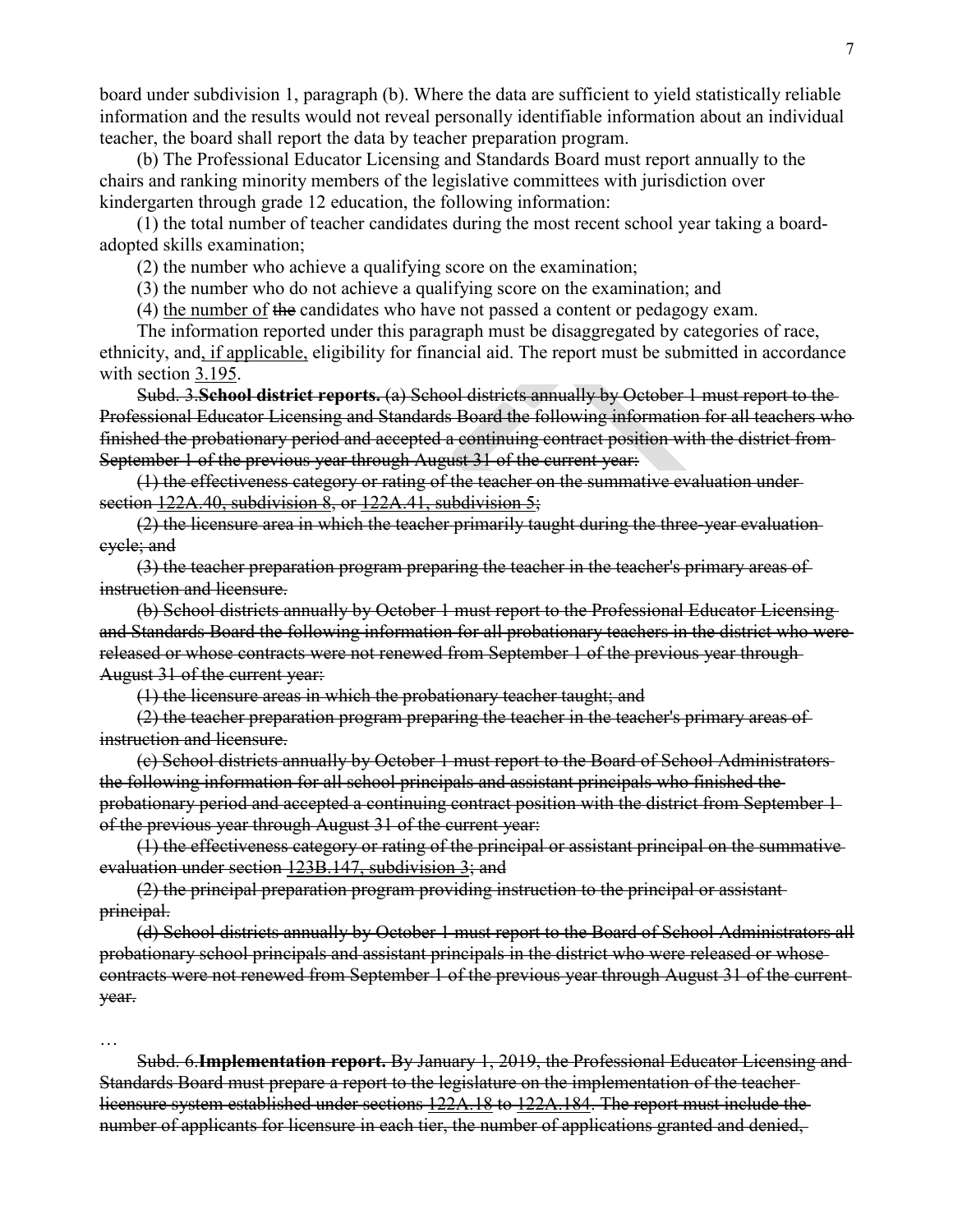summary data on the reasons applications were denied, and the status of the board's rulemaking process for all licensure-related rules.

#### **122A.092 TEACHER PREPARATION PROGRAMS**

Subdivision 1.**Rules.** The board must adopt rules to approve teacher preparation programs, including alternative teacher preparation programs under section [122A.2451,](https://www.revisor.mn.gov/statutes/cite/122A.2451) nonconventional programs, and Montessori teacher training programs.

Subd. 2.**Requirements for board approval.** Teacher preparation programs must demonstrate the following to obtain board approval:

(1) the program has implemented a research-based, results-oriented curriculum that focuses on the skills teachers need in order to be effective;

(2) the program provides a student teaching program;

(3) the program demonstrates effectiveness based on proficiency of graduates in demonstrating attainment of program outcomes;

(4) the program includes a common core of teaching knowledge and skills. This common core shall meet the standards developed by the Interstate New Teacher Assessment and Support Consortium in its 1992 model standards for beginning teacher licensing and development. Amendments to standards adopted under this clause are subject to chapter 14. The Professional Educator Licensing and Standards Board shall report annually to the education committees of the legislature on the performance of teacher candidates on common core assessments of knowledge and skills under this clause during the most recent school year;

(5) the program includes instruction on the knowledge and skills needed to provide appropriate instruction to English learners to support and accelerate their academic literacy, including oral academic language and achievement in content areas in a regular classroom setting; and

(6) the program includes culturally competent training in instructional strategies consistent with section  $120B.30$ , subdivision 1, paragraph (q).

Subd. 3.**Specialized credentials.** The board must adopt rules creating flexible, specialized teaching licenses, credentials, and other endorsement forms to increase students' participation in language immersion programs, world language instruction, career development opportunities, work-based learning, early college courses and careers, career and technical programs, Montessori schools, and project- and place-based learning, among other career and college readiness learning offerings.

Subd. 4.**Teacher educators.** The board must adopt rules requiring teacher educators to work directly with elementary or secondary school teachers in elementary or secondary schools to obtain periodic exposure to the elementary and secondary teaching environments.

Subd. 5.**Reading strategies.** (a) A teacher preparation provider approved by the Professional Educator Licensing and Standards Board to prepare persons for classroom teacher licensure must include in its teacher preparation programs research-based best practices in reading, consistent with section [122A.06, subdivision 4,](https://www.revisor.mn.gov/statutes/cite/122A.06#stat.122A.06.4) that enable the licensure candidate to teach reading in the candidate's content areas. Teacher candidates must be instructed in using students' native languages as a resource in creating effective differentiated instructional strategies for English learners developing literacy skills. A teacher preparation provider also must prepare early childhood and elementary teacher candidates for Tier 3 and Tier 4 teaching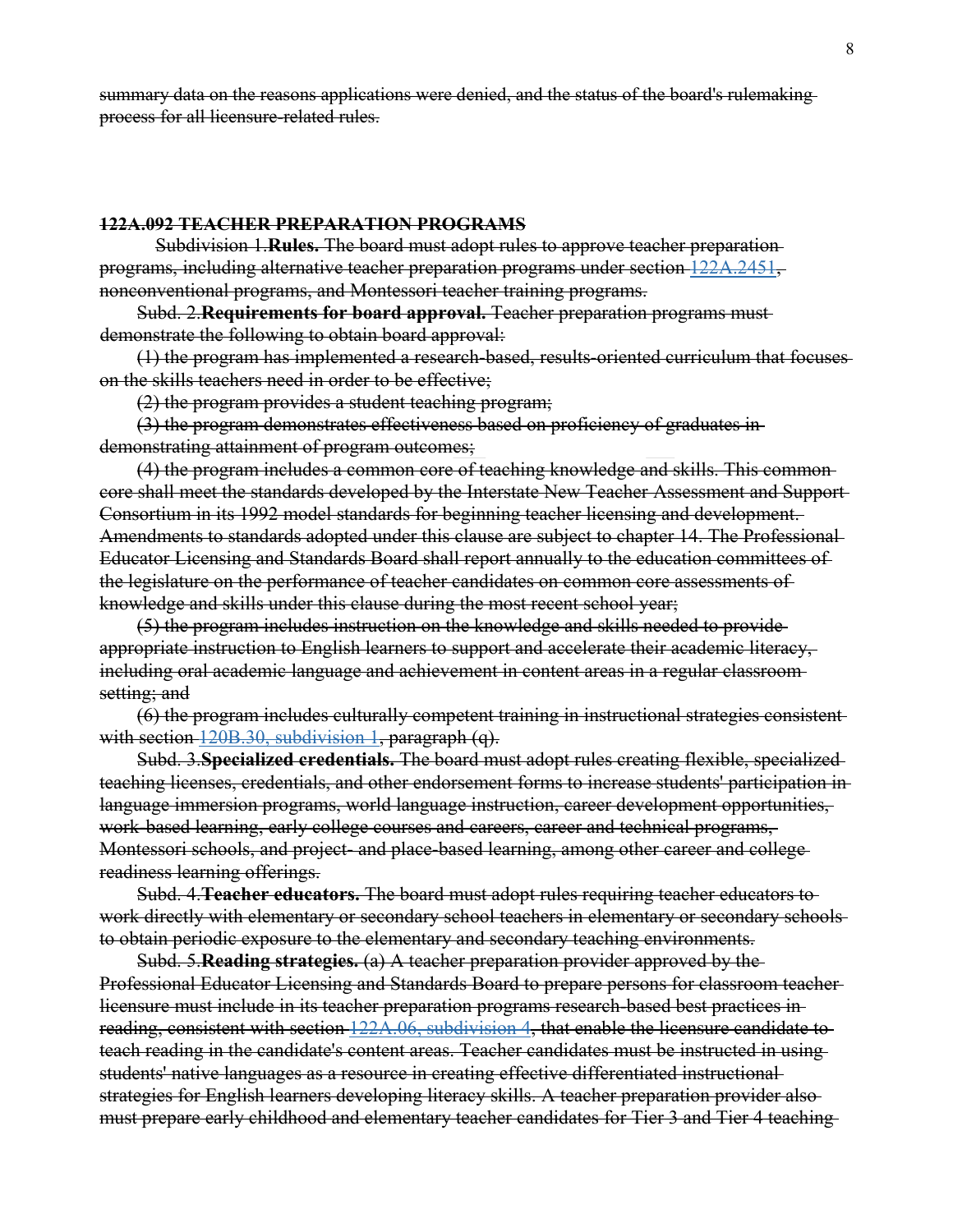licenses under sections [122A.183](https://www.revisor.mn.gov/statutes/cite/122A.183) and [122A.184,](https://www.revisor.mn.gov/statutes/cite/122A.184) respectively, for the portion of the examination under section [122A.185, subdivision 1,](https://www.revisor.mn.gov/statutes/cite/122A.185#stat.122A.185.1) paragraph (c), covering assessment of reading instruction.

(b) Board-approved teacher preparation programs for teachers of elementary education must require instruction in applying comprehensive, scientifically based or evidence-based, and structured reading instruction programs that:

(1) teach students to read using foundational knowledge, practices, and strategies consistent with section [122A.06, subdivision 4,](https://www.revisor.mn.gov/statutes/cite/122A.06#stat.122A.06.4) so that all students achieve continuous progress in reading; and

(2) teach specialized instruction in reading strategies, interventions, and remediations that enable students of all ages and proficiency levels to become proficient readers.

(c) Board-approved teacher preparation programs for teachers of elementary education, early childhood education, special education, and reading intervention must include instruction on dyslexia, as defined in section [125A.01, subdivision 2.](https://www.revisor.mn.gov/statutes/cite/125A.01#stat.125A.01.2) Teacher preparation programs may consult with the Department of Education, including the dyslexia specialist under section [120B.122,](https://www.revisor.mn.gov/statutes/cite/120B.122) to develop instruction under this paragraph. Instruction on dyslexia must be modeled on practice standards of the International Dyslexia Association, and must address:

(1) the nature and symptoms of dyslexia;

(2) resources available for students who show characteristics of dyslexia;

(3) evidence-based instructional strategies for students who show characteristics of dyslexia, including the structured literacy approach; and

(4) outcomes of intervention and lack of intervention for students who show characteristics of dyslexia.

(d) Nothing in this section limits the authority of a school district to select a school's reading program or curriculum.

Subd. 6.**Technology strategies.** All preparation providers approved by the Professional Educator Licensing and Standards Board to prepare persons for classroom teacher licensure must include in their teacher preparation programs the knowledge and skills teacher candidates need to engage students with technology and deliver digital and blended learning and curriculum.

Subd. 7.**Student teaching program.** A teacher preparation program may provide a yearlong student teaching program that combines clinical opportunities with academic coursework and in-depth student teaching experiences to offer students:

(1) ongoing mentorship;

(2) coaching;

(3) assessment;

(4) help to prepare a professional development plan; and

(5) structured learning experiences.

Subd. 8.**Existing programs.** The approval of teacher preparation programs approved by the Board of Teaching before July 1, 2018, must remain in effect unless and until the Professional Educator Licensing and Standards Board denies approval or reapproves the program.

# **122A.094 TEACHER PREPARATION PROVIDERS.**

Subdivision 1. **Purpose**. Teacher preparation providers must be approved by the Minnesota Professional Education Licensing and Standards Board to prepare candidates for teacher licensure in Minnesota. To provide alternative pathways towards Minnesota teacher licensure outside of the traditional means, improve ethnic and cultural diversity in the classroom, and to close the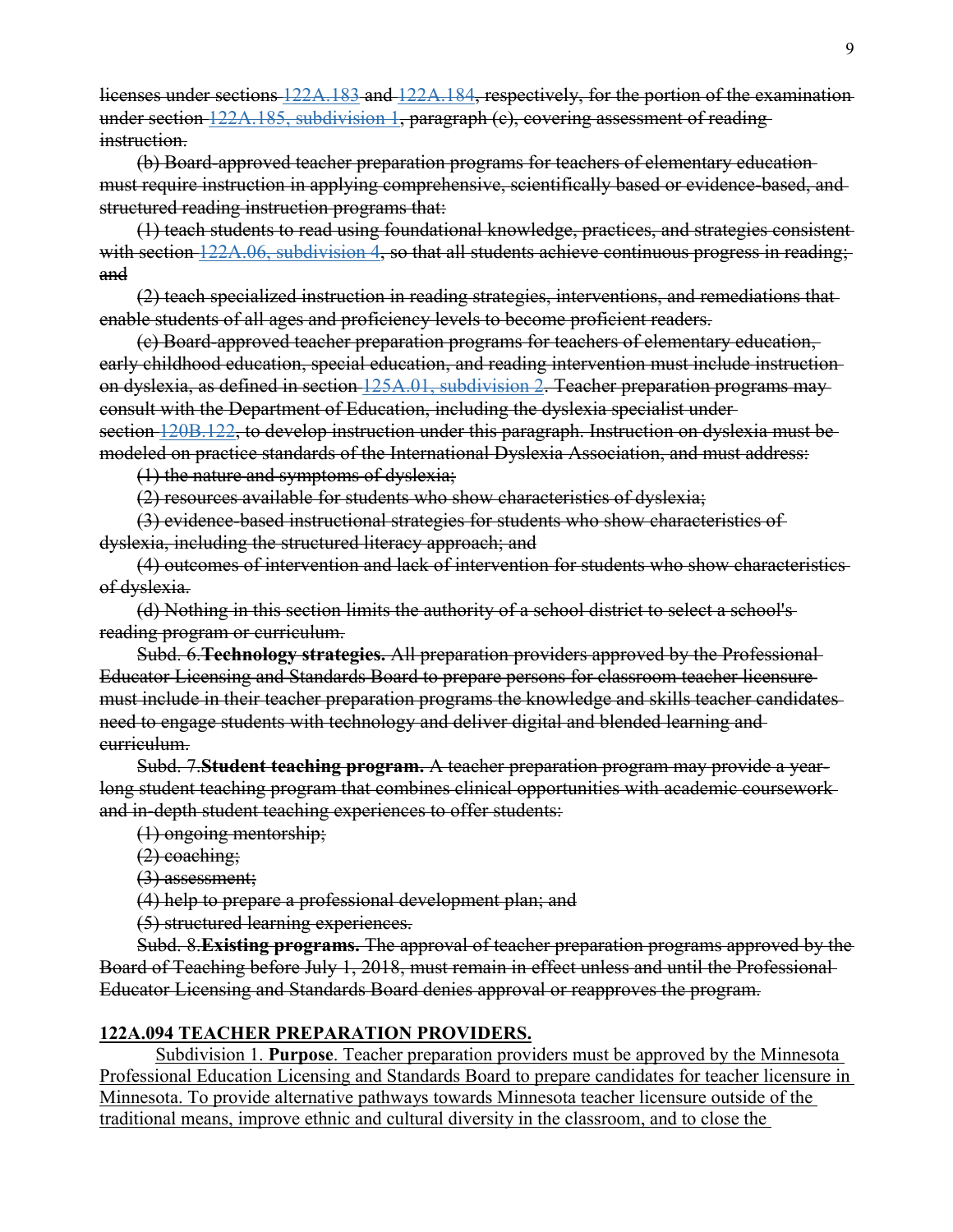achievement gap, the Professional Educator Licensing and Standards Board must approve qualified teacher preparation providers and programs under this section that are a means to acquire a Tier 2 license under section [122A.182](https://www.revisor.mn.gov/statutes/cite/122A.182) and prepare for acquiring a Tier 3 license under section [122A.183.](https://www.revisor.mn.gov/statutes/cite/122A.183)

Subd. 2. **Rules.** The board must adopt and revise rules to approve teacher preparation programs, including alternative teacher preparation programs, and two-year transfer pre-education programs.

Subd. 3. **Eligibility**. The following organizations are eligible to seek approval to be a teacher preparation provider:

(1) Minnesota institutions of higher education;

(2) School districts;

(3) Charter schools; and

(4) Nonprofit corporations organized under chapter 317A for an education related-purpose.

Subd. 4.**Requirements for provider approval.** An eligible entity must be approved as a provider before being approved to provide programs towards licensure. The Professional Educator Licensing and Standards Board must approve eligible entities under subdivision 3 that meet the following requirements:

(1) has evidence and history of fiscal solvency, capacity, and operation;

(2) has evidence of necessary infrastructure to provide accurate, timely, and secure data for the purposes of admission, candidate monitoring, testing, and program completion requirements;

(3) has policies and procedures in place ensuring the security of candidate records under the federal Family Educational Rights and Privacy Act;

(4) has developed a research-based, results-oriented curriculum that focuses on the skills teachers need in order to be effective;

(5) provides a clinical experience that meets criteria set in rule for initial and additional licensure programs;

(6) includes a common core of teaching knowledge and skills. The Professional Educator Licensing and Standards Board must adopt and revise rule to maintain a common core of teaching knowledge and skills;

(7) includes instruction on the knowledge and skills needed to provide appropriate instruction to English learners to support and accelerate their academic literacy, including oral academic language and achievement in content areas in a regular classroom setting; and

(8) includes culturally competent training in instructional strategies consistent with section 120B.30, subdivision 1, paragraph (q) and Minnesota Rule 8710.0310, part D.

Subd. 5. P**rogram approval.** The board must adopt and revise rule outlining the criteria by which programs offered by approved providers may be approved. If the board determines that a teacher preparation provider or licensure program fails to meet or is deficient in any of the requirements in rule, it may suspend or revoke the approval of the provider or program after it notifies the provider of the deficiencies and gives the provider an opportunity to remedy the deficiencies.

Subd. 6. **Specialized credentials**. The board may adopt and revise rules creating flexible, specialized teaching licenses, credentials, and other endorsement forms.

# Subd. 7. **Teacher educators**.

- (a) The board must adopt and revise rules requiring teacher educators to work directly with elementary or secondary school teachers in elementary or secondary schools to obtain periodic exposure to the elementary and secondary teaching environments.
- (b) The board must adopt and revise rules for the qualifications for teacher educators. The board must use nontraditional criteria to determine qualifications of teacher educators, including permitting instructors to hold a baccalaureate degree only. Nontraditional criteria may include previous work experiences, teaching experiences, educator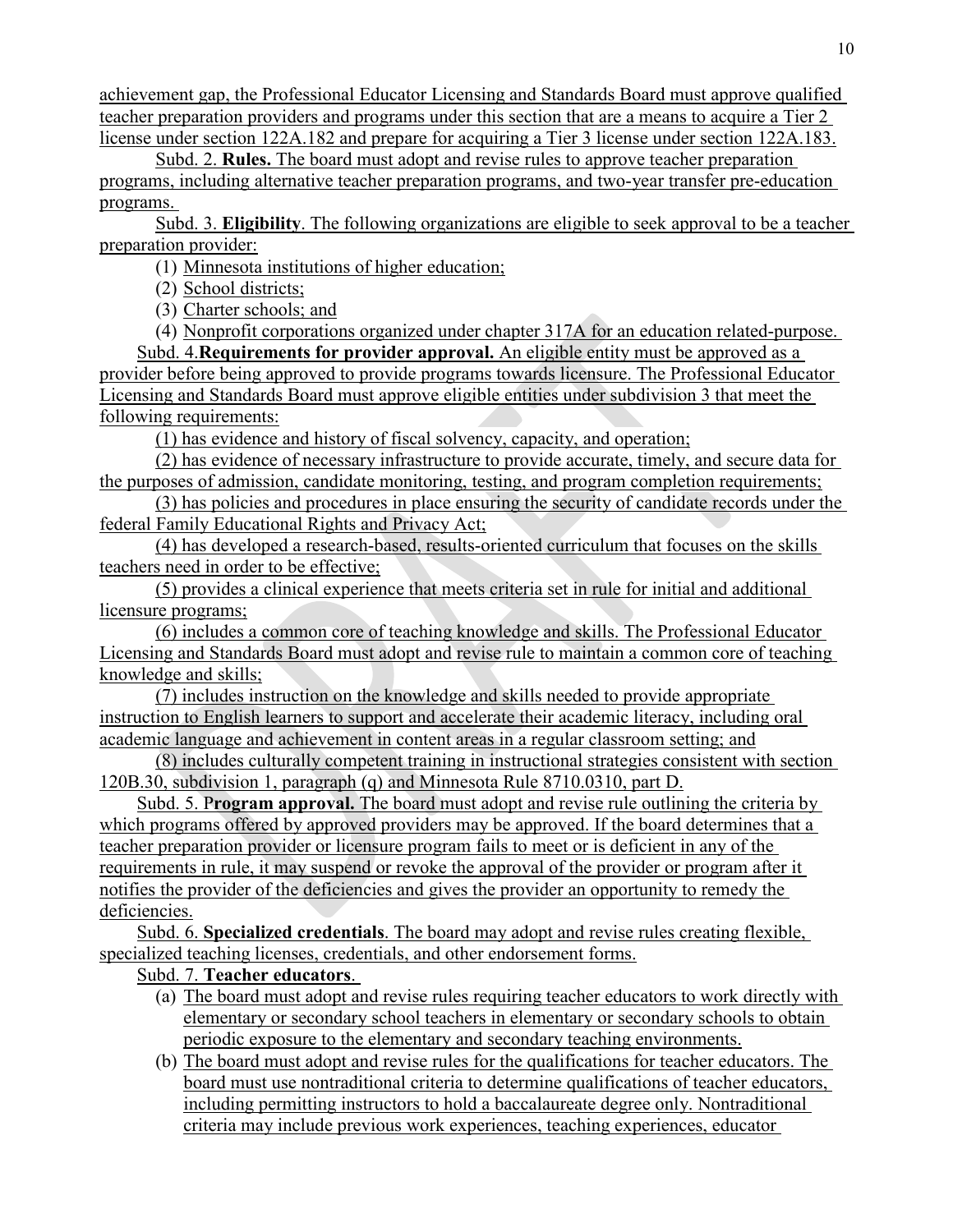evaluations, industry-recognized certifications, and other essentially equivalent demonstrations.

Subd. 8 **Student teaching program**. A teacher preparation program may provide a year-long student teaching program that combines clinical opportunities with academic coursework and indepth student teaching experiences to offer students:

(1) ongoing mentorship;

(2) coaching;

(3) assessment;

(4) help to prepare a professional development plan; and

(5) structured learning experiences.

Subd. 9. **Reports.** (a) The Professional Educator Licensing and Standards Board shall report annually to the education committees of the legislature on the performance of teacher candidates.

(b) The Board must also submit a biennial report on the alternative teacher preparation providers to legislative committees having jurisdiction over kindergarten through grade 12 education policy and finance by January 15 of each odd-numbered year;

# **122A.15 TEACHERS, SUPERVISORY AND SUPPORT PERSONNEL, DEFINITIONS, LICENSURE.**

Subdivision 1. **Teachers.** The term "teachers" for the purpose of licensure, means all persons employed in a public school or education district or by a service cooperative as members of the instructional, supervisory, and support staff including superintendents, principals, supervisors, secondary vocational and other classroom teachers, librarians, school counselors, school psychologists, school nurses, school social workers, audio-visual directors and coordinators, recreation personnel, media generalists, media supervisors, and school speech-language pathologists therapists. This language does not apply to 122A.05 through 122A.093.

# **122A.16 QUALIFIED TEACHER DEFINED.**

A qualified teacher is one holding a valid license or permission, under this chapter, to perform the particular service for which the teacher is employed in a public school.

# **122A.18 BOARD TO ISSUE LICENSES.**

Subd. 2b.**Reading specialist licensure.** The Professional Educator Licensing and Standards Board must adopt rules providing for reading teacher licensure.

…

Subd. 7a.**Permission to substitute teach**. The Professional Educator Licensing and Standards Board must issue licenses to substitute teach to applicants who meet the qualifications prescribed in this subdivision and in Minnesota Rules.

(a) The Professional Educator Licensing and Standards Board may issue a short-call substitute teaching license to an applicant allow a person who otherwise qualifies for a Tier 1 license in accordance with section 122A.181, subdivision 2, or is enrolled in and making satisfactory progress in a board state-approved teacher program and who has successfully completed student teaching to be employed as a short-call substitute teacher.

(b) The Professional Educator Licensing and Standards Board may issue a lifetime qualified short-call or long-call substitute teaching license to a person an applicant who:

(1) was a qualified teacher under section 122A.16 while holding a Tier 3 or Tier 4 teaching license issued by the board, under sections 122A.183 and 122A.184, respectively, and receives a retirement annuity from the Teachers Retirement Association or the St. Paul Teachers Retirement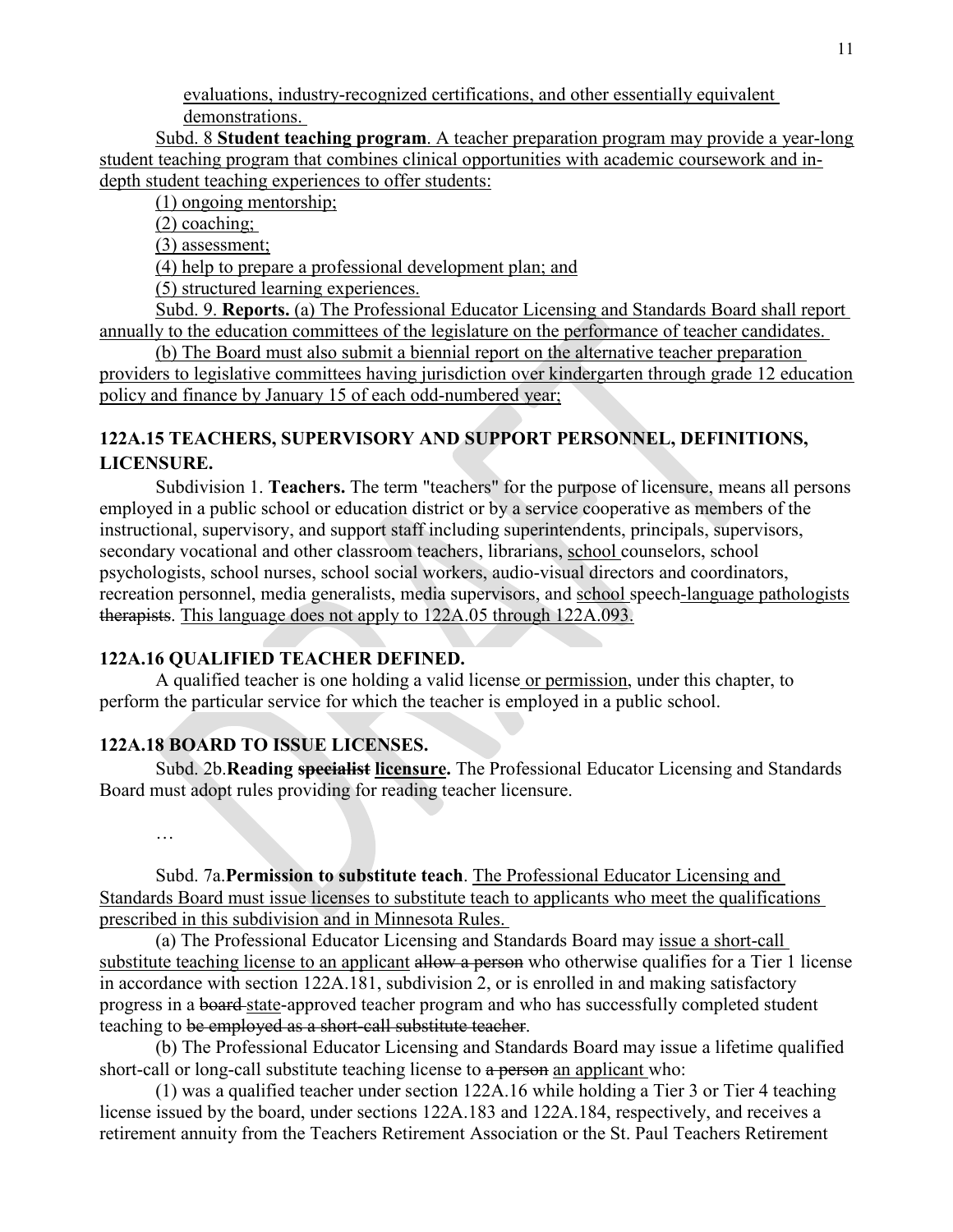Fund Association;

(2) holds an out-of-state teaching license and receives a retirement annuity as a result of the person's teaching experience; or

(3) held a Tier 3 or Tier 4 teaching license issued by the board, under sections 122A.183 and 122A.184, respectively, taught at least three school years in an accredited nonpublic school in Minnesota, and receives a retirement annuity as a result of the person's teaching experience. A person holding a lifetime qualified short-call or long-call substitute teaching license is not required to complete continuing education clock hours. A person holding this license may reapply to the board for either:

(i) a Tier 3 or Tier 4 teaching license under sections 122A.183 and 122A.184, respectively, and must again complete continuing education clock hours renewal requirements pursuant to 122A.187 one school year after receiving the Tier 3 or Tier 4 teaching license; or

(ii) a Tier 1 license under section 122A.181, provided that the candidate applicant has a bachelor's degree, an associate's degree, or an appropriate professional credential in the content area the candidate applicant will teach, in accordance with section 122A.181, subdivision 2.

Subd. 7c.**Temporary military license**. The Professional Educator Licensing and Standards Board shall establish a temporary license in accordance with section 197.4552 for teaching. The fee for a temporary license under this subdivision shall be \$57. The board must provide candidates for a license under this subdivision with information regarding the tiered licensure system provided in sections 122A.18 to 122A.184.

Subd. 8. **Background checks studies**. (a) The Professional Educator Licensing and Standards Board and the Board of School Administrators must-obtain initiate a criminal history background check study on all first-time teaching applicants for educator licenses under their jurisdiction. Applicants must include with their licensure applications:

(1) an executed criminal history consent form, including fingerprints; and

(2) payment to conduct the background check. The Professional Educator Licensing and Standards Board must deposit payments received under this subdivision in an account in the special revenue fund. Amounts in the account are annually appropriated to the Professional Educator Licensing and Standards Board to pay for the costs of background checks on applicants for licensure.

(b) The background check for all first-time teaching applicants for licenses must include a review of information from the Bureau of Criminal Apprehension, including criminal history data as defined in section 13.87, and must also include a review of the national criminal records repository. The superintendent of the Bureau of Criminal Apprehension is authorized to exchange fingerprints with the Federal Bureau of Investigation for purposes of the criminal history check. The superintendent shall recover the cost to the bureau of a background check through the fee charged to the applicant under paragraph (a).

(c) The Professional Educator Licensing and Standards Board and the Board of School Administrators must contract with may initiate criminal background studies through the commissioner of human services in accordance with section 245C.031 to conduct backgroundchecks and obtain background check data required under this chapter.

Subd. 10.**Licensure via portfolio. (**a) The Professional Educator Licensing and Standards Board must adopt and revise rules establishing a process for an eligible candidate applicant to obtain any teacher an initial Tier 3 license under subdivision 1, or to add a licensure field, to a Tier 3 or Tier 4 license via portfolio. The portfolio licensure application process must be consistent with the requirements in this subdivision.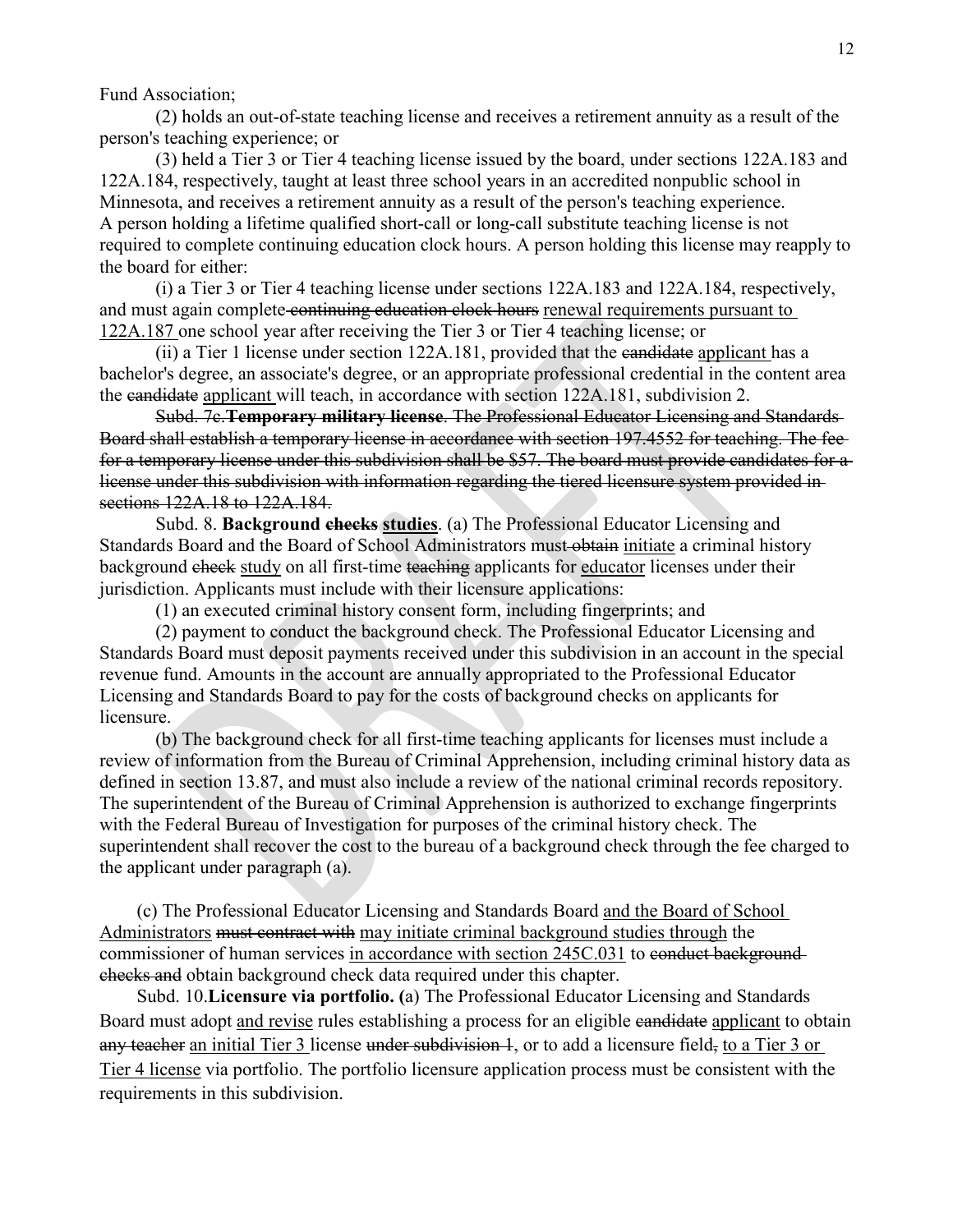(b) A candidate An applicant for an initial Tier 3 license via portfolio must submit to the board one portfolio demonstrating pedagogical competence and one portfolio demonstrating content competence.

(c) A candidate An applicant seeking to add a licensure field via portfolio must submit to the board one portfolio demonstrating content competence for each licensure field the candidate seeks to add.

(d) The board must notify a candidate an applicant who submits a portfolio under paragraph (b) or (c) within  $90$  120 calendar days after the portfolio is received whether or not the portfolio is approved. If the portfolio is not approved, the board must immediately inform the candidate applicant how to revise the portfolio to successfully demonstrate the requisite competence. The candidate applicant may resubmit a revised portfolio at any time within two years and the board must approve or disapprove the revised portfolio within  $60\,90$  calendar days of receiving it.

(e) A candidate An applicant must pay a fee for a portfolio in accordance with section [122A.21,](https://www.revisor.mn.gov/statutes/cite/122A.21#stat.122A.21.4)  [subdivision 4.](https://www.revisor.mn.gov/statutes/cite/122A.21#stat.122A.21.4)

#### **122A.181 TIER 1 LICENSE.**

Subdivision 1. **Application requirements.** The Professional Educator Licensing and Standards Board must approve an application for a Tier 1 license in a specified content area if: a request from a district or charter school to issue a Tier 1 license in a specified content area to a candidate if:

(1) the application has been submitted jointly by the applicant and the district;

(2) the application has been paid for by the district or the applicant;

(3) the candidate applicant meets the professional requirement in subdivision 2;

 $(2)$  (4) the district or charter school affirms that the candidate applicant has the necessary skills and knowledge to teach in the specified content area; and

(3) (5) the district or charter school demonstrates that a criminal background check under section [122A.18, subdivision 8,](https://www.revisor.mn.gov/statutes/cite/122A.18#stat.122A.18.8) has been completed on the eandidate applicant; and

 $\overrightarrow{ii}$  (6) the district or charter school has posted the teacher position but was unable to hire an acceptable teacher with a Tier 2, 3, or 4 license for the position.

Subd. 2. **Professional requirements.** (a) A candidate An applicant for a Tier 1 license must have a bachelor's degree to teach a class or course, unless specifically exempt by state statute or rule. outside a career and technical education or career pathways course of study.

() A candidate for a Tier 1 license must have one of the following credentials in a relevant content area to teach a class in a career and technical education or career pathways course of study:

(1) an associate's degree;

(2) a professional certification; or

(3) five years of relevant work experience.

Subd. 2a. **Exemptions from a bachelor's degree.** (a) The following applicants for a Tier 1 license are exempt from the requirement to hold a bachelor's degree in subdivision 2:

(1) An applicant for a Tier 1 license to teach career and technical education or career pathways courses of study if the applicant has:

(i) an associate's degree;

(ii) a professional certification; or

(iii) five years of relevant work experience.

(2) An applicant for a Tier 1 license to teach World Languages and Culture pursuant to 8710.4950 if the applicant is a native speaker of the language.

(3) An applicant for a Tier 1 license in the performing or visual arts pursuant to 8710.4300 (Dance and Theater), 8710.4310 (Dance), 8710.4320 (Theater), 8710.4650 (Vocal Music and Instrumental Music), and 8710.4900 (Visual Arts), if the applicant has at least five years of relevant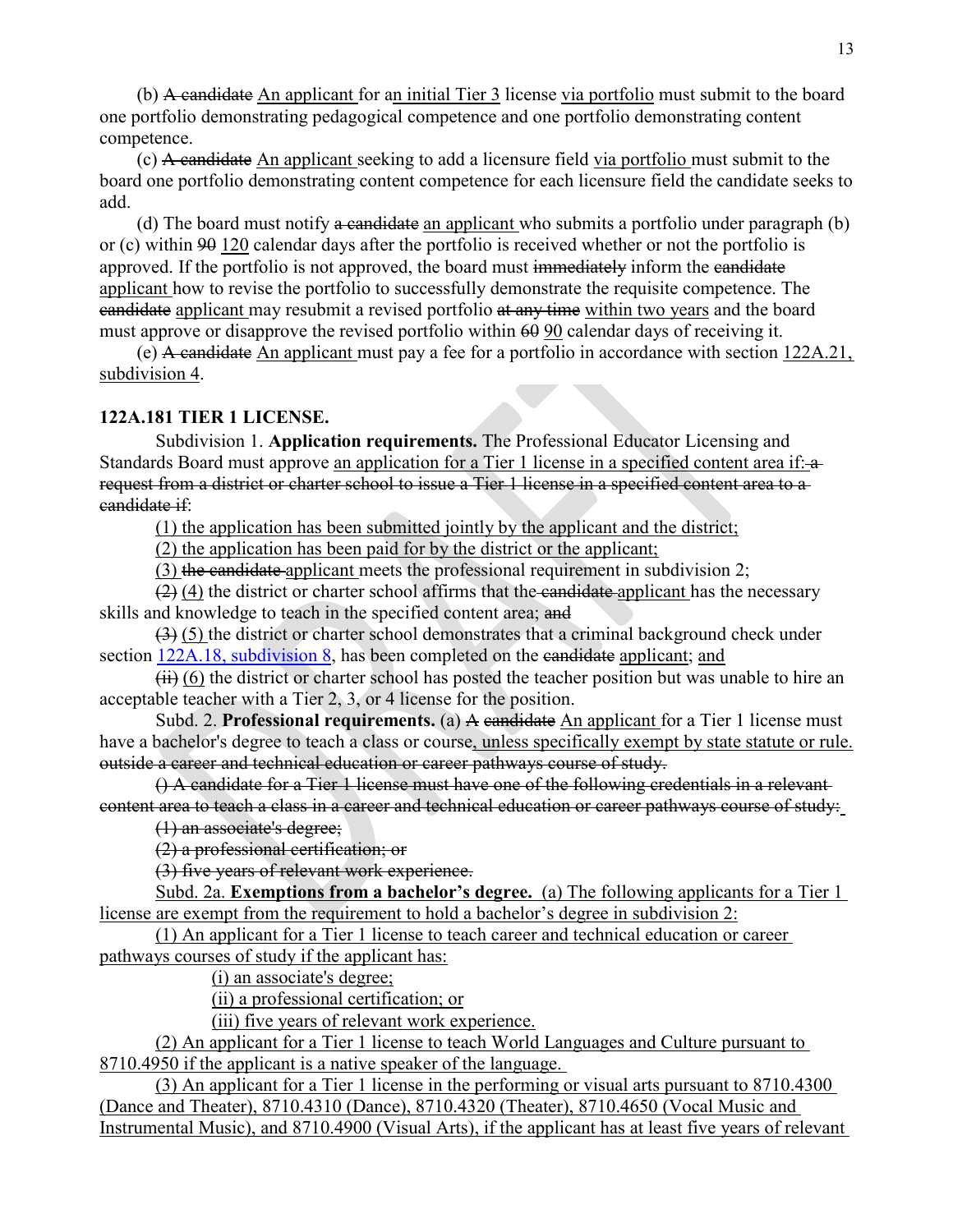work experience.

(4) An applicant for a Tier 1 license that is enrolled in a state-approved teacher preparation program classified as a residency model aligned to the scope and field of the assignment. The residency program must lead to a bachelor's degree unless the program is aligned to one of the licensure areas outlined in this subdivision.

(b) The Professional Educator Licensing and Standards Board must adopt and revise rules regarding the qualifications and determinations for applicants exempt from paragraph (a).

Subd. 3.**Term of license and renewal.** (a) The Professional Educator Licensing and Standards Board must issue an initial Tier 1 license for a term of one year. A Tier 1 license may be renewed subject to paragraphs (b) and (c). The board may submit written comments to the district orcharter school that requested the renewal regarding the candidate.

(b) The Professional Educator Licensing and Standards Board must renew a Tier 1 license if:

(1) the district or charter school requesting the renewal demonstrates that it has posted the teacher position but was unable to hire an acceptable teacher with a Tier 2, 3, or 4 license for the position; and

(2) the teacher holding the Tier 1 license took a content examination in accordance with section [122A.185](https://www.revisor.mn.gov/statutes/cite/122A.185) and submitted the examination results to the teacher's employing district or charter school within one year of the board approving the request for the initial Tier 1 license; and

(3) the teacher holding the Tier 1 license participated in cultural competency training consistent with section [120B.30, subdivision 1,](https://www.revisor.mn.gov/statutes/cite/120B.30#stat.120B.30.1) paragraph (q), within one year of the boardapproving the request for the initial Tier 1 license.

(3) the district demonstrates professional development opportunities and other supports provided to move the teacher from a Tier 1 license to a higher tier.

The requirement in clause (2) does not apply to a teacher that teaches a class in a career and technical education or career pathways course of study.

(c) A Tier 1 license must not be renewed more than three times, unless the requesting district or charter school can show good cause for additional renewals. A Tier 1 license issued to teach (1) a class or course in a career and technical education or career pathway course of study or (2) in a shortage area, as defined in section [122A.06, subdivision 6,](https://www.revisor.mn.gov/statutes/cite/122A.06#stat.122A.06.6) may be renewed without limitation.

Subd. 4.**Application.** The Professional Educator Licensing and Standards Board must accept and review applications for a Tier 1 teaching license beginning July 1 of the school year for which the license is requested, unless permitted by the board to accept and review applications earlier. and must issue or deny the Tier 1 teaching license within 30 days of receiving the completed application.

Subd. 6.**Mentorship and evaluation.** (a) A teacher holding a Tier 1 license must participate in the employing district or charter school's mentorship program and professional development.  $\underline{A}$ district that hires a Tier 1 teacher must provide mentorship aligned to board-adopted criteria and professional development opportunities to that teacher.

(b) A teacher holding a Tier 1 license must participate in an evaluation aligned, to the extent practicable, with the evaluation under section [122A.40, subdivision 8,](https://www.revisor.mn.gov/statutes/cite/122A.40#stat.122A.40.8) or [122A.41,](https://www.revisor.mn.gov/statutes/cite/122A.41) subdivision 5.

#### **122A.182 TIER 2 LICENSE.**

…

Subdivision 1. **Requirements.** (a) The Professional Educator Licensing and Standards Board must approve a request from a district or charter school to issue an application for a Tier 2 license in a specified content area to a candidate if:

(1) the candidate meets the educational or professional requirements in paragraph (b) or  $(c)$ ; the application has been submitted jointly by the applicant and the district;

(2) the application has been paid for by the district or the applicant;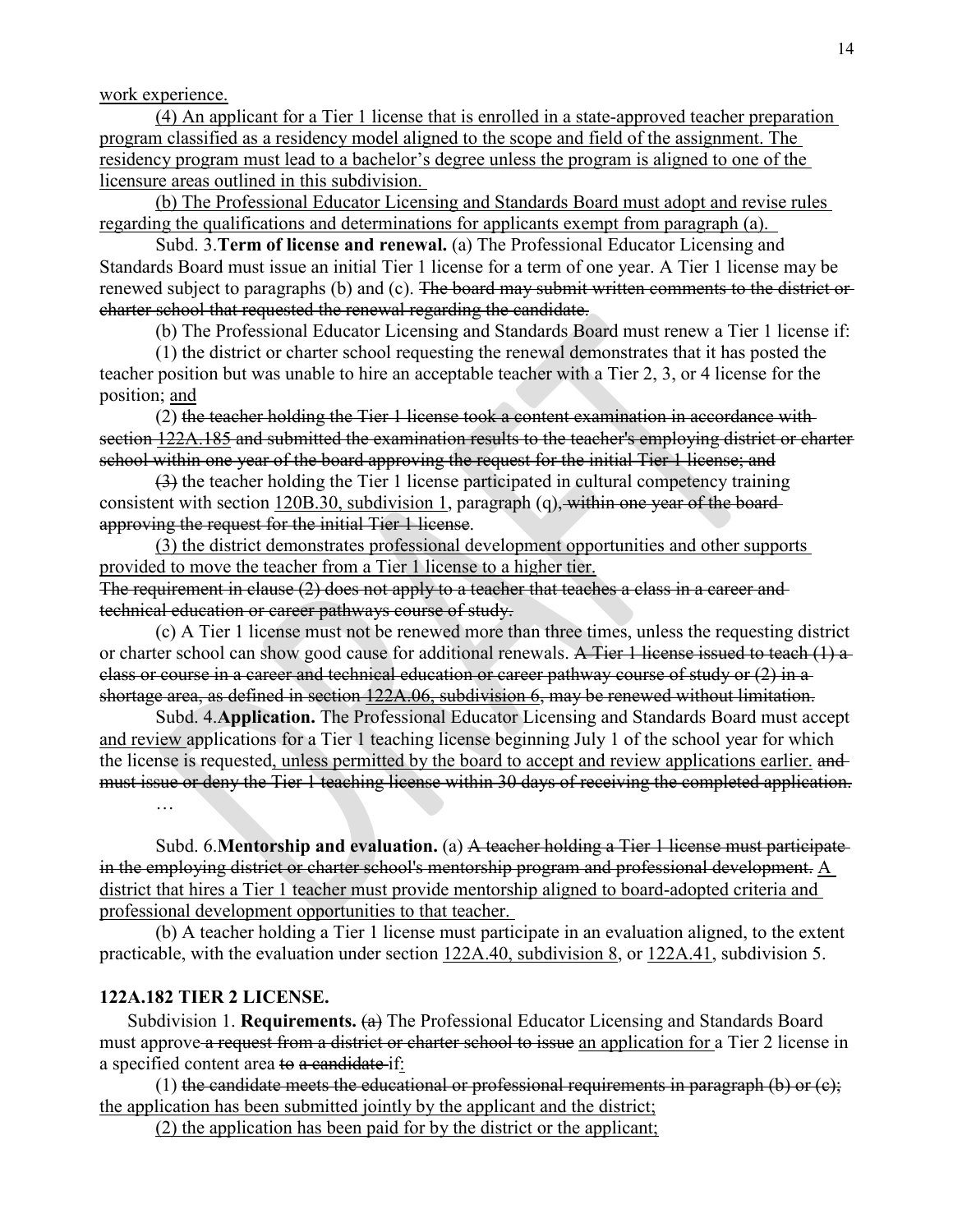(3) the applicant holds a bachelor's degree, unless specifically exempt by statute or rule;

(4) the district demonstrates that a criminal background check under section 122A.18, subdivision 8, has been completed for the applicant; and

(5) the applicant:

(i) has a master's degree in the specified content area;

(ii) is enrolled in a state-approved teacher preparation program; or

(iii) for a license to teach career and technical education and career pathways, has

completed two years of field-specific teaching experience on a Tier 1 license and completed training in classroom management, cultural competency, and teacher ethics.

the candidate:

(i) has completed the coursework required under subdivision 2;

(ii) is enrolled in a Minnesota-approved teacher preparation program; or

(iii) has a master's degree in the specified content area; and

(3) the district or charter school demonstrates that a criminal background check under section 122A.18, subdivision 8, has been completed on the candidate.

(b) A candidate for a Tier 2 license must have a bachelor's degree to teach a class outside a career and technical education or career pathways course of study.

(c) A candidate for a Tier 2 license must have one of the following credentials in a relevant content area to teach a class or course in a career and technical education or career pathways course of study:

(1) an associate's degree;

(2) a professional certification; or

(3) five years of relevant work experience.

Subd. 2. **Exemptions from a bachelor's degree.** (a) The following applicants for a Tier 2 license are exempt from the requirement to hold a bachelor's degree in subdivision 1 (a):

- (1) An applicant for a Tier 2 license to teach career and technical education or career pathways course of study when the applicant has:
	- (i) an associate's degree;
	- (ii) a professional certification; or
	- (iii) five years of relevant work experience;
- (2) An applicant for a Tier 2 license to teach World Languages and Culture pursuant to 8710.4950 when the applicant is a native speaker of the language.
- (3) An applicant for a Tier 2 license in the performing or visual arts pursuant to 8710.4300 (Dance and Theater), 8710.4310 (Dance), 8710.4320 (Theater), 8710.4650 (Vocal Music and Instrumental Music), and 8710.4900 (Visual Arts), when the applicant has at least five years of relevant work experience.

(b) The Professional Educator Licensing and Standards Board must adopt and revise rules regarding the qualifications and determinations for applicants exempt from the requirement to hold a bachelor's degree in subdivision 1 (a).

**Coursework.**(a) A candidate for a Tier 2 license must meet the coursework requirement by demonstrating completion of two of the following:

- (1) at least eight upper division or graduate-level credits in the relevant content area;
- (2) field-specific methods of training, including coursework;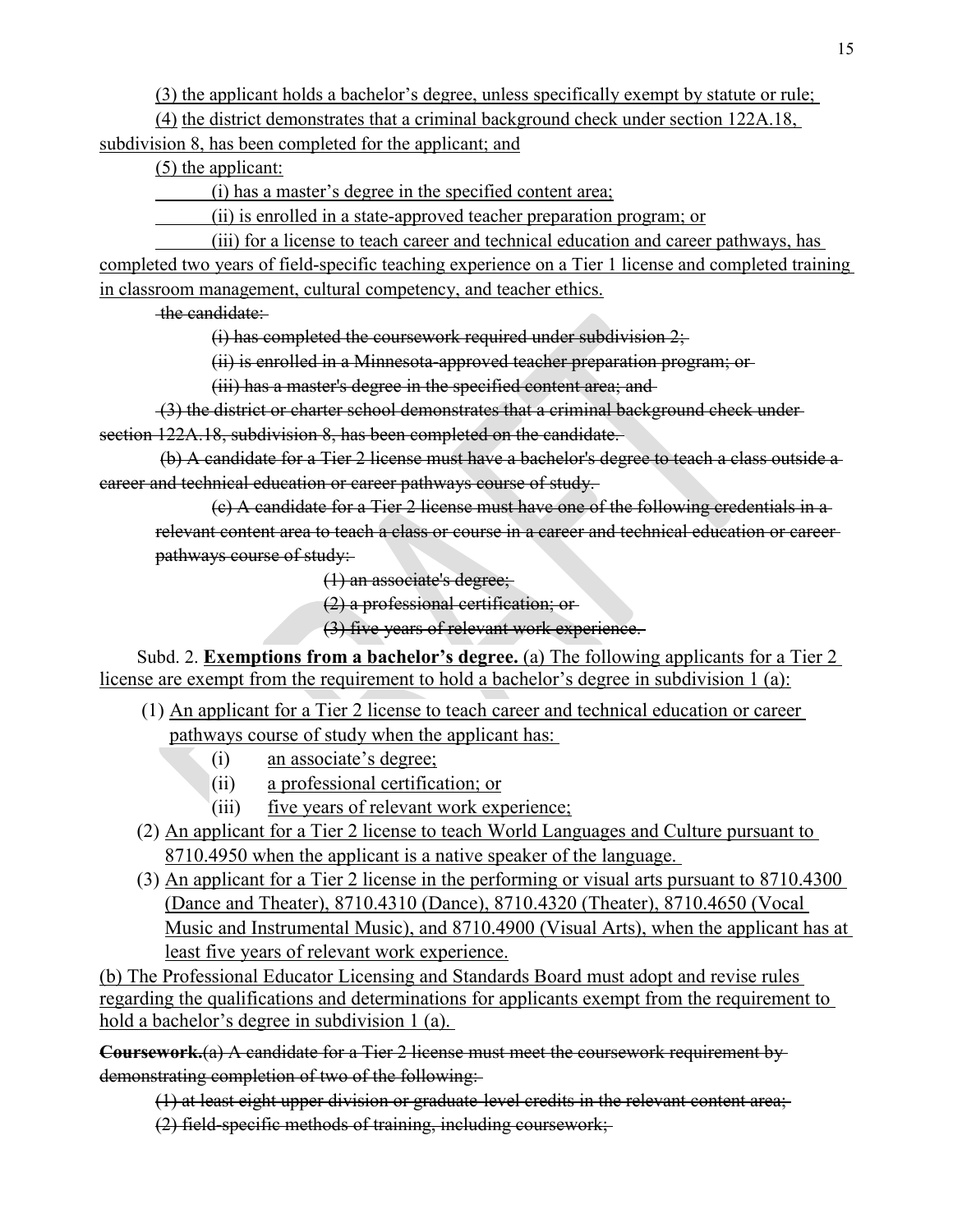(3) at least two years of teaching experience in a similar content area in any state, as determined by the board;

(4) a passing score on the pedagogy and content exams set forth in section 122A.185;

(5) completion of a state-approved teacher preparation program.

(b) For purposes of paragraph (a), "upper division" means classes normally taken at the junior or senior level of college which require substantial knowledge and skill in the field. Candidates must identify the upper division credits that fulfill the requirement in paragraph (a), clause (1).

Subd. 3 **Term of license and renewal.** (a) The Professional Educator Licensing and Standards Board must issue an initial Tier 2 license for a term of two years. A Tier 2 license may be renewed three two times. The board must adopt rules establishing good cause justifications for additional renewals after the initial license has been renewed two times.

(b) A teacher holding a Tier 2 license in career and technical education or career pathways course of study may receive unlimited renewals.

(c) Before a Tier 2 license is renewed for the first time, a teacher holding a Tier 2 license must participate in cultural competency training consistent with section 120B.30, subdivision 1, paragraph (q) and the district demonstrates professional development opportunities and other supports provided to move the teacher to a higher tier.

The board must issue rules setting forth the conditions for additional renewals after the initial license has been renewed three times.

Subd. 4. **Application.** The Professional Educator Licensing and Standards Board must accept and review applications for a Tier 2 teaching license beginning July 1 of the school year for which the license is requested, unless permitted by the board to accept and review applications earlier. and must issue or deny the Tier 2 teaching license within 30 days of receiving the completed application.

Subd. 7. **Mentorship and evaluation.**(a) A teacher holding a Tier 2 license must participate in the employing district or charter school's mentorship and evaluation program, including an individual growth and development plan that includes cultural competency under section 120B.30, subdivision 1, paragraph (q). A district that hires a teacher holding a Tier 2 license must provide mentorship aligned to board-adopted criteria to that teacher and professional development opportunities.

(b) A teacher holding a Tier 2 license must participate in an evaluation aligned, to the extent practicable, with the evaluation under section 122A.40, subdivision 8, or section 122A.41, subdivision 5.

#### **122A.183 TIER 3 LICENSE.**

…

Subdivision 1. **Requirements**. (a) The Professional Educator Licensing and Standards Board must issue a Tier 3 license to a candidate an applicant who provides information sufficient to demonstrate all of the following:

(1) (a) the candidate applicant for a Tier 3 license must have a bachelor's degree to teach a class or course, unless specifically exempt by state statute or rule; and meets the educational or professional requirements in paragraphs (b) and (c);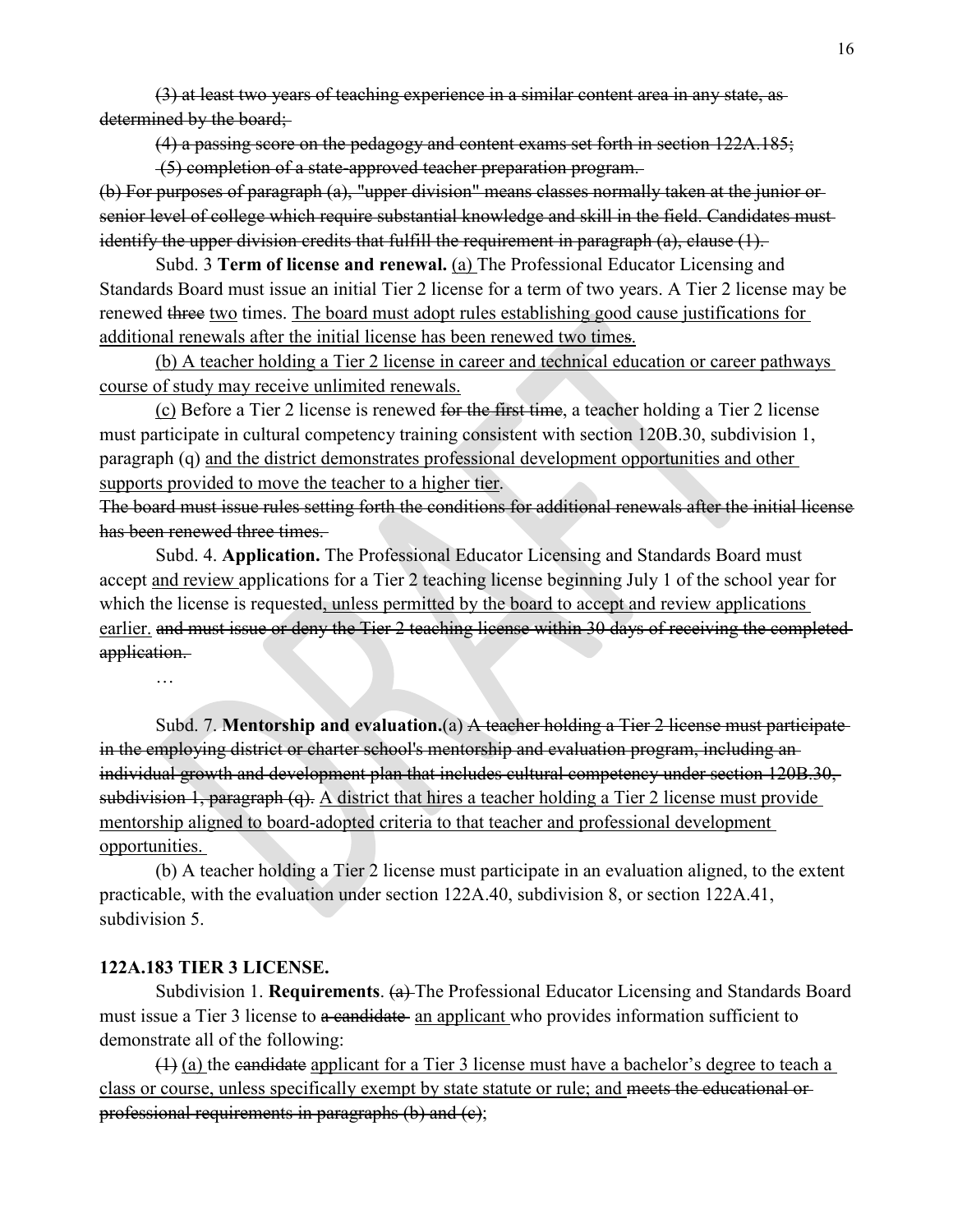(2) the candidate applicant has obtained a passing score on the required licensure exams under section 122A.185; and

(3) (b) the candidate applicant has completed the coursework required under subdivision 2.

(b) A candidate for a Tier 3 license must have a bachelor's degree to teach a class or course outside a career and technical education or career pathways course of study.

(c) A candidate for a Tier 3 license must have one of the following credentials in a relevant content area to teach a class or course in a career and technical education or career pathways course of study:

(1) an associate's degree;

(2) a professional certification; or

(3) five years of relevant work experience.

In consultation with the governor's Workforce Development Board established under section 116L.665, the board must establish a list of qualifying certifications, and may add additional professional certifications in consultation with school administrators, teachers, and other stakeholders.

Subd. 2. **Coursework**. A candidate An applicant for a Tier 3 license must meet the coursework requirement by demonstrating one of the following:

(1) completion of a Minnesota-approved teacher preparation program;

(2) completion of a state-approved teacher preparation program that includes field-specific student teaching equivalent to field-specific student teaching in Minnesota-approved teacher preparation programs. The field-specific student teaching requirement does not apply to a candidate an applicant that has two years of field-specific teaching experience;

(3) submission of a content-specific licensure portfolio; or

(4) a professional teaching license from another state, evidence that the candidate's applicant's license is in good standing, and two years of field-specific teaching experience.; or

(5) three years of teaching experience under a Tier 2 license and evidence of summative teacher evaluations that did not result in placing or otherwise keeping the teacher on an improvement process pursuant to section 122A.40, subdivision 8, or section 122A.41, subdivision. 5

# Subd. 2a. **Exemptions from a bachelor's degree.**

(a) The following applicants for a Tier 3 license are exempt from the requirement to hold a bachelor's degree in subdivision 1:

(1) An applicant for a Tier 3 license to teach career and technical education or career pathways course of study when the applicant has:

- (i) an associate's degree;
- (ii) a professional certification; or
- (iii) five years of relevant work experience;

(2) An applicant for a Tier 3 license to teach World Languages and Culture pursuant to 8710.4950 if the applicant is a native speaker of the language.

(3) An applicant for a Tier 3 license in the performing or visual arts pursuant to 8710.4300 (Dance and Theater), 8710.4310 (Dance), 8710.4320 (Theater), 8710.4650 (Vocal Music and Instrumental Music), and 8710.4900 (Visual Arts), if the applicant has at least five years of relevant work experience.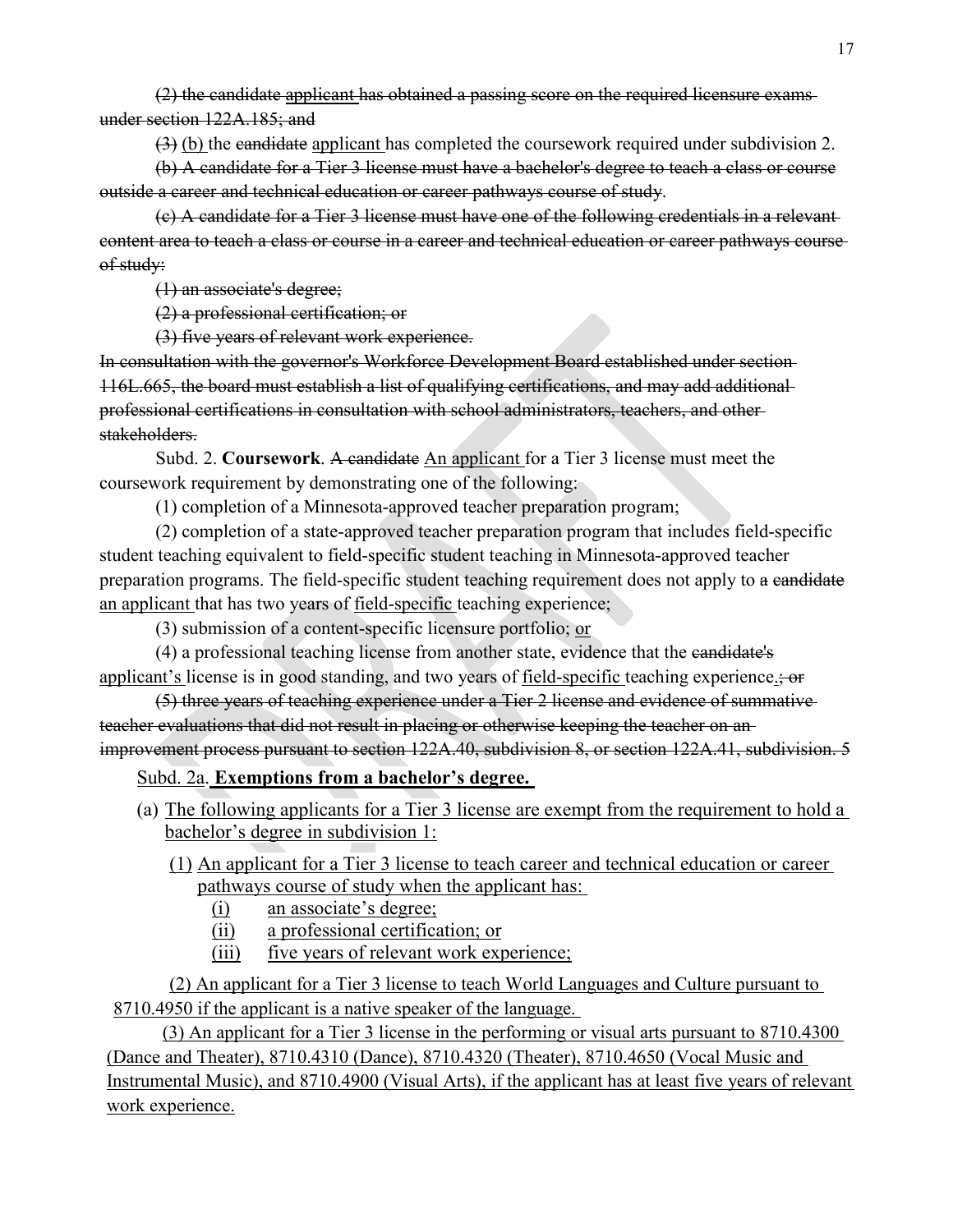(b) The Professional Educator Licensing and Standards Board must adopt and revise rules regarding the qualifications and determinations for applicants exempt from subdivision 1.

Subd. 3. **Term of license and renewal**. The Professional Educator Licensing and Standards Board must issue an initial Tier 3 license for a term of three years. Before a Tier 3 is renewed for the first time, the applicant must meet initial teacher renewal requirements in 122A.187. A Tier 3 license may be renewed every three years without limitation.

#### **122A.184 TIER 4 LICENSE.**

Subdivision 1. **Requirements**. The Professional Educator Licensing and Standards Board must issue a Tier 4 license to a candidate an applicant who provides information sufficient to demonstrate all of the following:

(1) the candidate applicant meets all requirements for a Tier 3 license under section 122A.183, and has completed a teacher preparation program under section 122A.183, subdivision 2, clause  $(1)$  or  $(2)$ ;

(2) the candidate applicant has at least three years of field-specific teaching experience as teacher of record in Minnesota;

(3) the candidate applicant has obtained a passing score on all required licensure exams under section 122A.185; and

(4) if the applicant previously held a Tier 3 license under sections 122A.183, the applicant has completed initial teacher renewal requirement in 122A.187. the candidate's most recentsummative teacher evaluation did not result in placing or otherwise keeping the teacher in an improvement process pursuant to section 122A.40, subdivision 8, or 122A.41, subdivision 5.

Subd. 2. **Term of license and renewal**. The Professional Educator Licensing and Standards Board must issue an initial Tier 4 license for a term of five years. A Tier 4 license may be renewed every five years without limitation if the applicant meets the continuing teacher renewal requirements in 122A.187.

Subd. 3. **Mentorship and evaluation**. A teacher holding a Tier 4 license must participate in the employing district or charter school's mentorship and evaluation program, including an individual growth and development plan.

## **122A.185 TEACHER LICENSURE ASSESSMENT.**

Subdivision 1.**Tests.**(a) The Professional Educator Licensing and Standards Board must adopt rules requiring a candidate to demonstrate a passing score on a board-adopted examination of skills in reading, writing, and mathematics before being granted a Tier 4 teaching license under section 122A.184 to provide direct instruction to pupils in elementary, secondary, or specialeducation programs. Candidates may obtain a Tier 1, Tier 2, or Tier 3 license to provide direct instruction to pupils in elementary, secondary, or special education programs if candidates meet the other requirements in section 122A.181, 122A.182, or 122A.183, respectively.

(b) The board must adopt and revise rules requiring eandidates applicants for Tier 3 and Tier 4 licenses to pass an examination or performance assessment of general pedagogical knowledge and examinations of licensure field specific content, including an examination taken in another state. The content examination requirement does not apply if no relevant content exam exists.

 $(c)$  Candidates Applicants for initial Tier 3 and Tier 4 licenses to teach elementary students must pass test items assessing the candidates' applicants' knowledge, skill, and ability in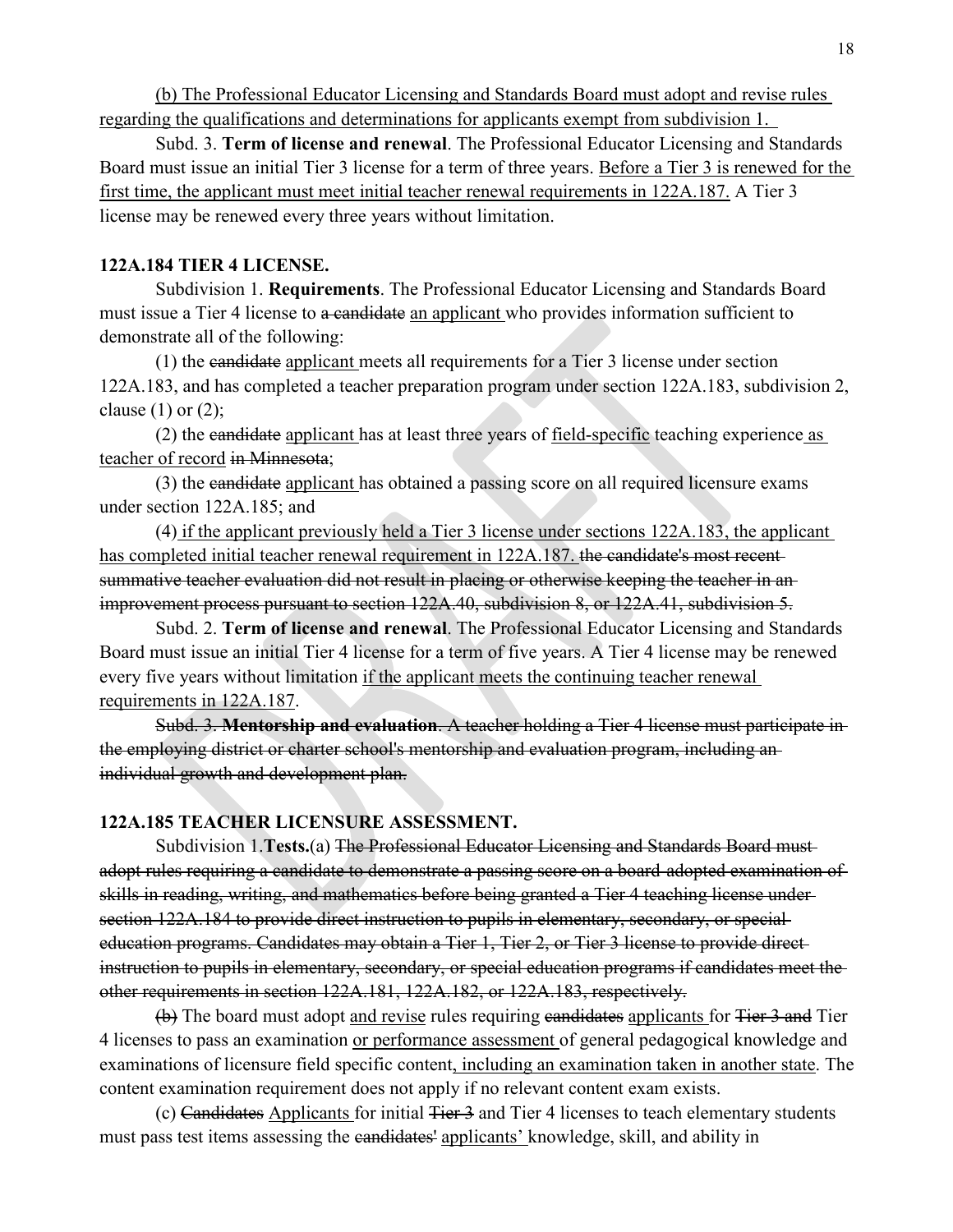comprehensive, scientifically based reading instruction under section 122A.06, subdivision 4, knowledge and understanding of the foundations of reading development, development of reading comprehension and reading assessment and instruction, and the ability to integrate that knowledge and understanding into instruction strategies under section 122A.06, subdivision 4.

(d) The requirement to pass a board-adopted reading, writing, and mathematics skills examination, does not apply to nonnative English speakers, as verified by qualified Minnesota school district personnel or Minnesota higher education faculty, who, after meeting the content and pedagogy requirements under this subdivision, apply for a teaching license to provide direct instruction in their native language or world language instruction under section 120B.022, subdivision 1.

….

…

Subd. 4. **Remedial assistance.**(a) A board-approved teacher preparation program must make available upon request remedial assistance that includes a formal diagnostic component to persons enrolled in their institution teacher preparation program who did not achieve a qualifying score on a board-adopted skills examination, including those for whom English is a second language. The teacher preparation programs must make available assistance in the specific academic areas of candidates' deficiency. Teacher preparation providers must report annually on supports provided, number of candidates supported, and demographic data of those candidates.

(b) School districts may make available upon request similar, appropriate, and timely remedial assistance that includes a formal diagnostic component to those persons employed by the district who completed their teacher education program, who did not achieve a qualifying score on a board-adopted skills examination, and who received a Tier 1, Tier 2, or Tier 3 license under section 122A.181, 122A.182, or 122A.183, respectively, to teach in Minnesota.

#### **122A.187 EXPIRATION AND RENEWAL.**

Subdivision 1.**License form requirements.** Each license issued under this chapter must bear the date of issue and the name of the state-approved teacher training provider or alternative teaching program, as applicable. Licenses must expire and be renewed according to rules adopted by the Professional Educator Licensing and Standards Board or the Board of School Administrators. The rules adopted by the Professional Educator Licensing and Standards Board for renewing a Tier 3 or Tier 4 license under sections 122A.183 and 122A.184, respectively, must include showing satisfactory evidence of successful teaching or administrative experience for at least one school year during the period covered by the license in grades or subjects for which the license is valid or completing such additional preparation as required under this section, or as the Professional Educator Licensing and Standards Board prescribes. The Board of School Administrators shall establish requirements for renewing the licenses of supervisory personnel except athletic coaches. The Professional Educator Licensing and Standards Board shall establish requirements for renewing the licenses of athletic coaches.

Subd. 3. **Professional growth.**(a) Applicants for license renewal for a Tier 3 or Tier 4 license under sections 122A.183 and 122A.184, respectively, who have been employed as a teacher during the renewal period of the expiring license, as a condition of license renewal, must present to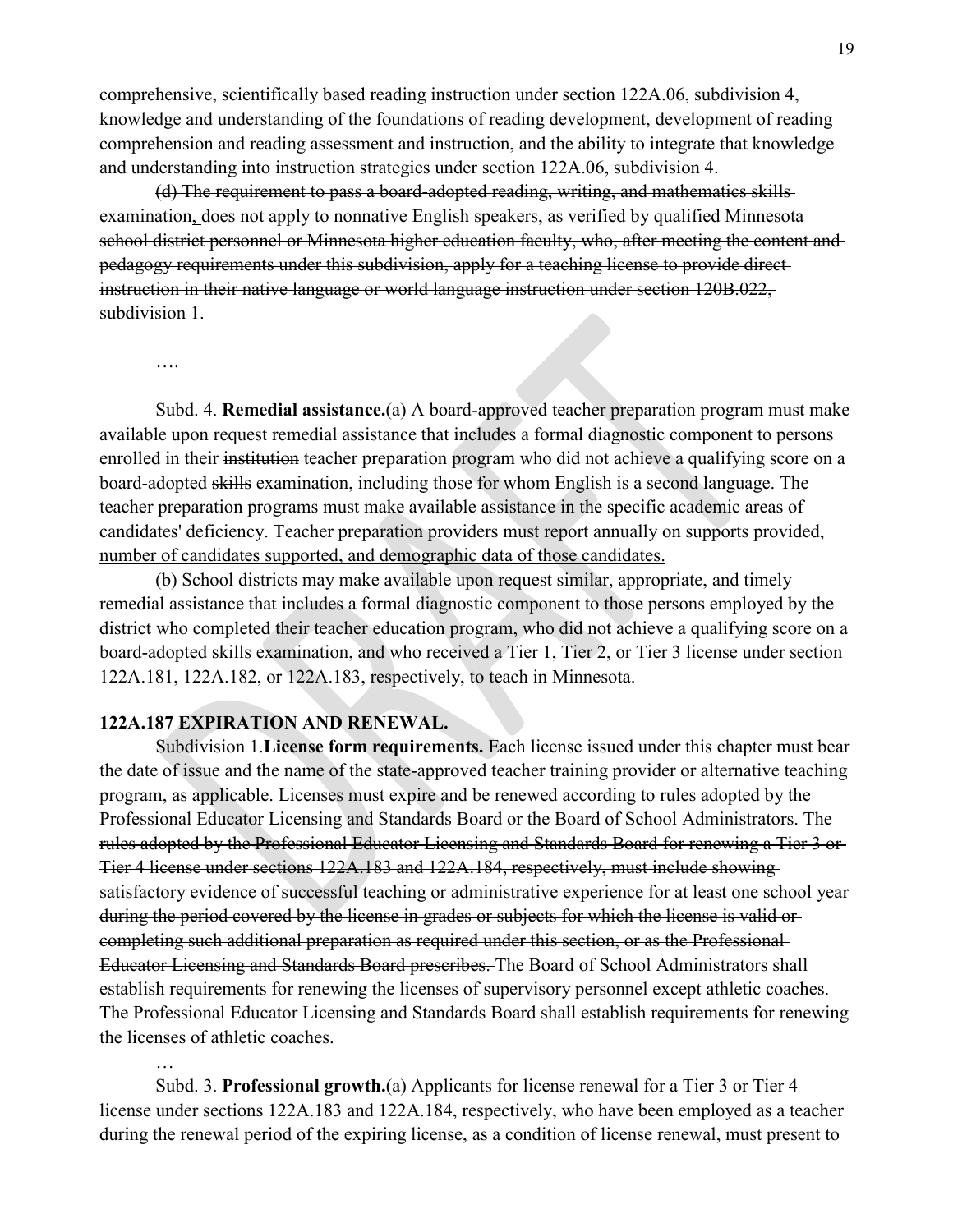their local continuing education and relicensure committee or other local relicensure committee evidence of work that demonstrates professional reflection and growth in best teaching practices, including among other things, cultural competence in accordance with section 120B.30, subdivision 1, paragraph (q), and practices in meeting the varied needs of English learners, from young children to adults under section 124D.59, subdivisions 2 and 2a. A teacher may satisfy the requirements of this paragraph by submitting the teacher's most recent summative evaluation or improvement plan under section 122A.40, subdivision 8, or 122A.41, subdivision 5.

(b) The Professional Educator Licensing and Standards Board must ensure that its teacher relicensing requirements include paragraph (a).

(c) The board may adopt and revise rule setting criteria for initial Tier 3 license renewal requirements that must be completed before a teacher may move to a Tier 4 license:

Subd. 4. **Behavior interventions.** The Professional Educator Licensing and Standards Board must adopt and revise rules that require all licensed teachers who are renewing a Tier 3 or Tier 4 teaching license under sections 122A.183 and 122A.184, respectively, to include in the renewal requirements further preparation in the areas of using positive behavior interventions and in accommodating, modifying, and adapting curricula, materials, and strategies to appropriately meet the needs of individual students and ensure adequate progress toward the state's graduation rule.

Subd. 5. **Reading preparation.** The Professional Educator Licensing and Standards Board must adopt and revise rules that require all licensed teachers who are renewing a Tier 3 or Tier 4 teaching license under sections 122A.183 and 122A.184, respectively, to include in the renewal requirements further reading preparation, consistent with section 122A.06, subdivision 4. The rulesdo not take effect until they are approved by law. Teachers who do not provide direct instruction including, at least, counselors, school psychologists, school nurses, school social workers, audiovisual directors and coordinators, and recreation personnel are exempt from this section.

Subd. 6 **Mental illnesshealth.** The Professional Educator Licensing and Standards Board must adopt and revise rules that require all licensed teachers renewing a Tier 3 or Tier 4 teaching license under sections 122A.183 and 122A.184, respectively, to include in the renewal requirements at least one hour of suicide prevention best practices in each licensure renewal period based on nationally recognized evidence-based programs and practices, among the continuing education credits required to renew a license under this subdivision, and further preparation, first, in understanding the key warning signs of early-onset mental illness in children and adolescents and then, during subsequent licensure renewal periods, preparation may include providing a more indepth understanding of students' mental illness trauma, accommodations for students' mental illness, parents' roles in addressing students' mental illness, Fetal Alcohol Spectrum Disorders, autism, the requirements of section 125A.0942 governing restrictive procedures, and de-escalation methods, among other similar topics.

Subd. 7. **Cultural competency.** The Professional Educator Licensing and Standards Board must adopt and revise rules that require all licensed teachers renewing a Tier 3 or Tier 4 license under sections 122A.183 and 122A.184, respectively, to include cultural competency training.

Subd. 8. **Meeting needs of multilingual learners.** The Professional Educator Licensing and Standards Board must adopt and revise rules requiring all licensed teachers renewing a Tier 3 or Tier 4 license under 122A.183 and 122A.184, respectively, to include a training on meeting the varied needs of multilingual learners, from young children to adults under section 124D.59, subdivisions 2 and 2a.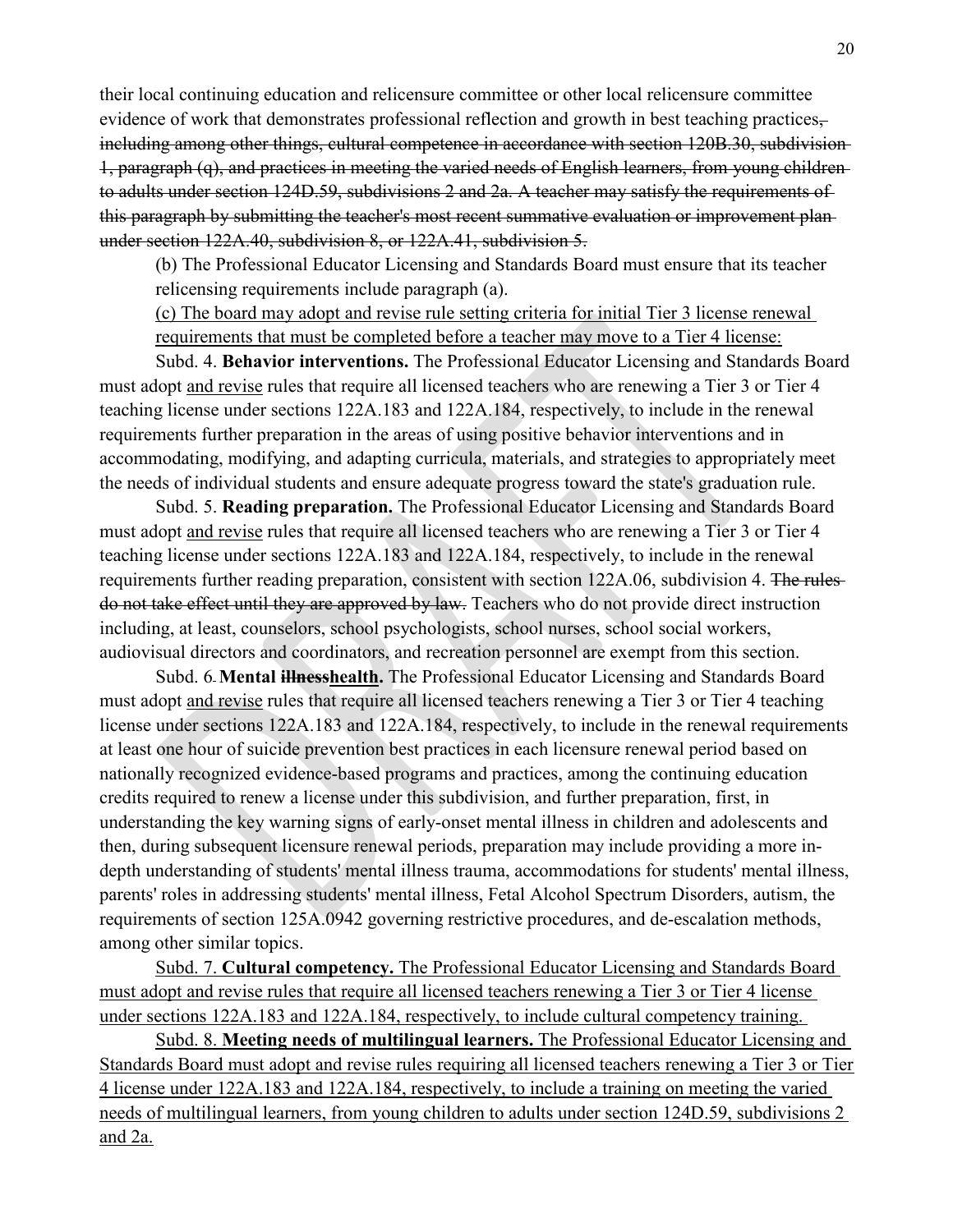Subd. 9. **Mandatory renewal requirements.** The board must adopt and revise rules setting forth standards that meet all mandatory renewal requirements. All trainings meeting the renewal requirements for subdivisions 4 through 8 must align to board adopted criteria. Any training provided outside of a district, charter school, cooperative unit, or state agency must be approved by PELSB to be accepted to meet this renewal requirement

# **122A.19 BILINGUAL AND ENGLISH AS A SECOND LANGUAGE TEACHERS; LICENSES.**

#### Subd. 4.**Teacher preparation programs.**

(a) For the purpose of licensing bilingual and English as a second language teachers, the board may approve teacher preparation programs at colleges or universities designed for their training.

(b) Programs that prepare English as a second language teachers must provide instruction in implementing research-based practices designed specifically for English learners. The programs must focus on developing English learners' academic language proficiency in English, including oral academic language, giving English learners meaningful access to the full school curriculum, developing culturally relevant teaching practices appropriate for immigrant students, and providing more intensive instruction and resources to English learners with lower levels of academic English proficiency and varied needs, consistent with section [124D.59, subdivisions 2](https://www.revisor.mn.gov/statutes/cite/124D.59) and 2a.

## **122A.21 TEACHERS' AND ADMINISTRATORS' LICENSES; FEES.**

Subdivision 1.**Licensure and permission applications**. Each applicant submitting an application to the Professional Educator Licensing and Standards Board to issue, renew, or extend a teaching license or permission, including applications for licensure via portfolio under subdivision 4, must include a processing fee of \$57 \$85. The processing fee for a teacher's license or permission and for the licenses of supervisory personnel must be paid to the executive secretary director of the appropriate board and deposited in the state treasury. The fees as set by the board are nonrefundable for applicants not qualifying for a license. However, the commissioner of management and budget must refund a fee in any case in which the applicant already holds a valid unexpired license. The board may waive or reduce fees for applicants who apply at the same time for more than one license.

Subd. 4. **Licensure via portfolio**. A candidate An applicant must pay to the Professional Educator Licensing and Standards Board a \$300 \$900 fee for the first a pedagogical portfolio submitted for review and a \$200 \$600 fee for any portfolio submitted subsequently each content portfolios. The Professional Educator Licensing and Standards Board executive secretary director must deposit the fee in the education licensure portfolio account in the special revenue fund. The fees are nonrefundable for applicants not qualifying for a license. The Professional Educator Licensing and Standards Board may waive or reduce fees for candidates applicants based on financial need.

## **122A.23 APPLICANTS TRAINED IN OTHER STATES.**

…

Subd. 3.**Teacher licensure agreements with adjoining states.** (a) Notwithstanding any other law to the contrary, the Professional Educator Licensing and Standards Board must enter into a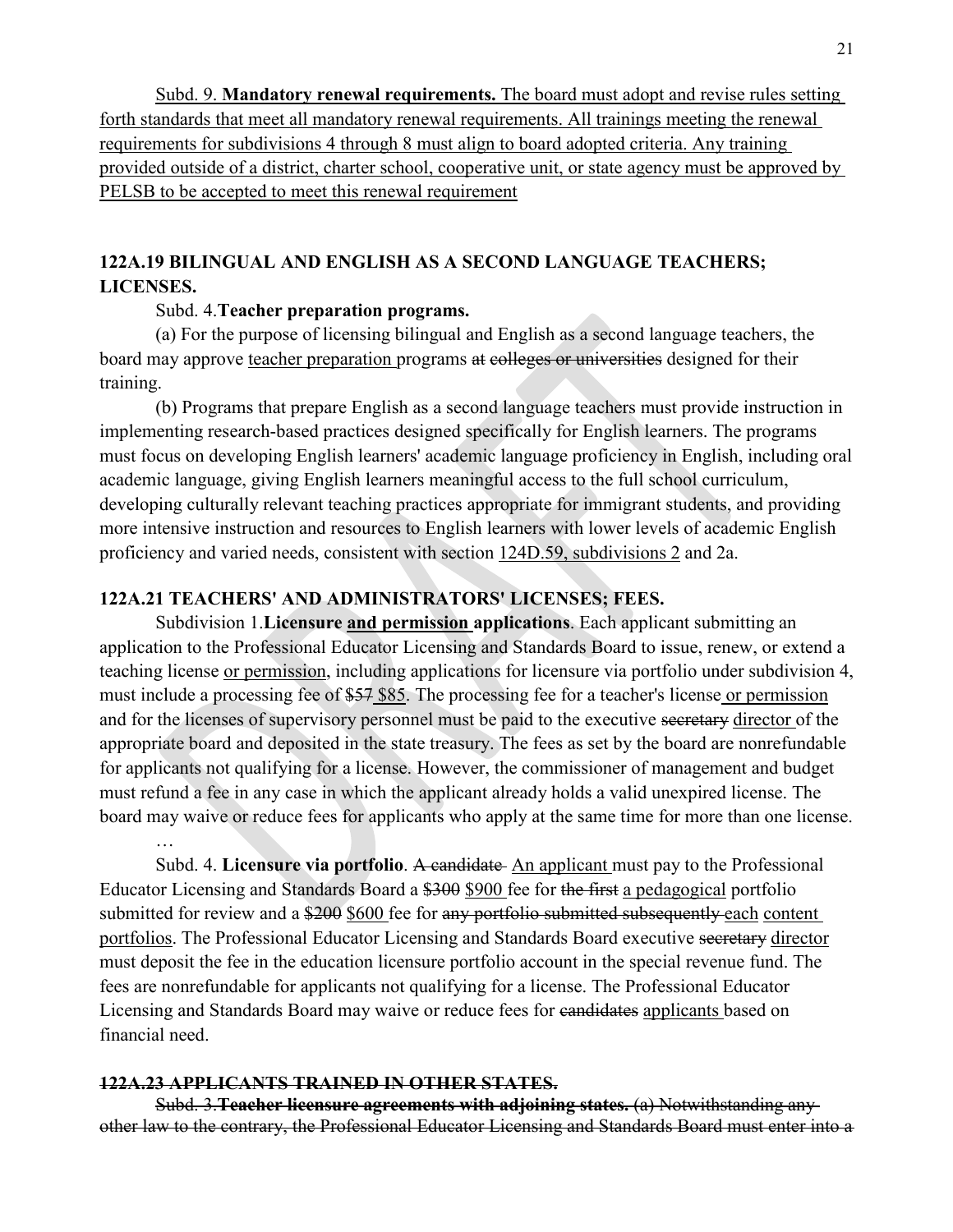National Association of State Directors of Teacher Education and Certification (NASDTEC) interstate agreement and other interstate agreements for teacher licensure to allow fully certified teachers from adjoining states to transfer their certification to Minnesota. The board must enter into these interstate agreements only after determining that the rigor of the teacher licensure or certification requirements in the adjoining state is commensurate with the rigor of Minnesota's teacher licensure requirements. The board may limit an interstate agreement to particular content fields or grade levels based on established priorities or identified shortages. This subdivision does not apply to out-of-state applicants holding only a provisional teaching license.

(b) The Professional Educator Licensing and Standards Board must work with designated authorities in adjoining states to establish interstate teacher licensure agreements under this section.

#### **122A.2451 ALTERNATIVE TEACHER PREPARATION PROVIDERS AND PROGRAMS.** Subdivision 1.**Definitions.**

(a) "Provider" or "unit" means an eligible entity that seeks or has obtained approval for an alternative to offer teacher preparation program consistent with this section.

(b) "Program" means content provided by a provider that leads toward licensure in a specific content area.

Subd. 2.**Purpose.** To provide alternative pathways towards Minnesota teacher licensure outside of the traditional means, improve ethnic and cultural diversity in the classroom, and to close the achievement gap, the Professional Educator Licensing and Standards Board must approve qualified teacher preparation providers and programs under this section that are a means to acquire a Tier 2 license under section [122A.182](https://www.revisor.mn.gov/statutes/cite/122A.182) and prepare for acquiring a Tier 3 license under section [122A.183.](https://www.revisor.mn.gov/statutes/cite/122A.183)

Subd. 3.**Eligibility.** A school district, charter school, or nonprofit corporation organized under chapter 317A for an education-related purpose is eligible to participate under this section. An eligible entity may apply for provider and program approval simultaneously.

Subd. 4.**Provider approval.** An eligible entity must be approved as a provider before being approved to provide programs towards licensure. The Professional Educator Licensing and Standards Board must approve eligible entities under subdivision 3 that meet the following requirements:

(1) has evidence and history of fiscal solvency, capacity, and operation;

(2) has evidence of necessary infrastructure to provide accurate, timely, and secure data for the purposes of admission, candidate monitoring, testing, background checks, and license recommendations;

(3) has policies and procedures in place ensuring the security of candidate records under the federal Family Educational Rights and Privacy Act; and

(4) has the instructional capacity or ability to obtain the instructional capacity to provide an adequate instructional phase under subdivision 5.

Subd. 5.**Program approval.** The board must approve programs offered by approved providers based on nontraditional criteria. An approved program must have the following characteristics:

(1) an instructional phase that provides intensive preparation and classroom experience that is commensurate with the scope of licensure standards defined under rule, before the teacher candidate assumes classroom responsibilities;

(2) a research-based and results-oriented approach focused on best teaching practices to increase student proficiency and growth measured against state academic standards;

(3) a strategy to combine pedagogy and best teaching practices to better inform teacher candidates' classroom instruction;

(4) provide assessment, supervision, and evaluation of teacher candidates to determine their specific needs throughout the program, and to support efforts to successfully complete the program;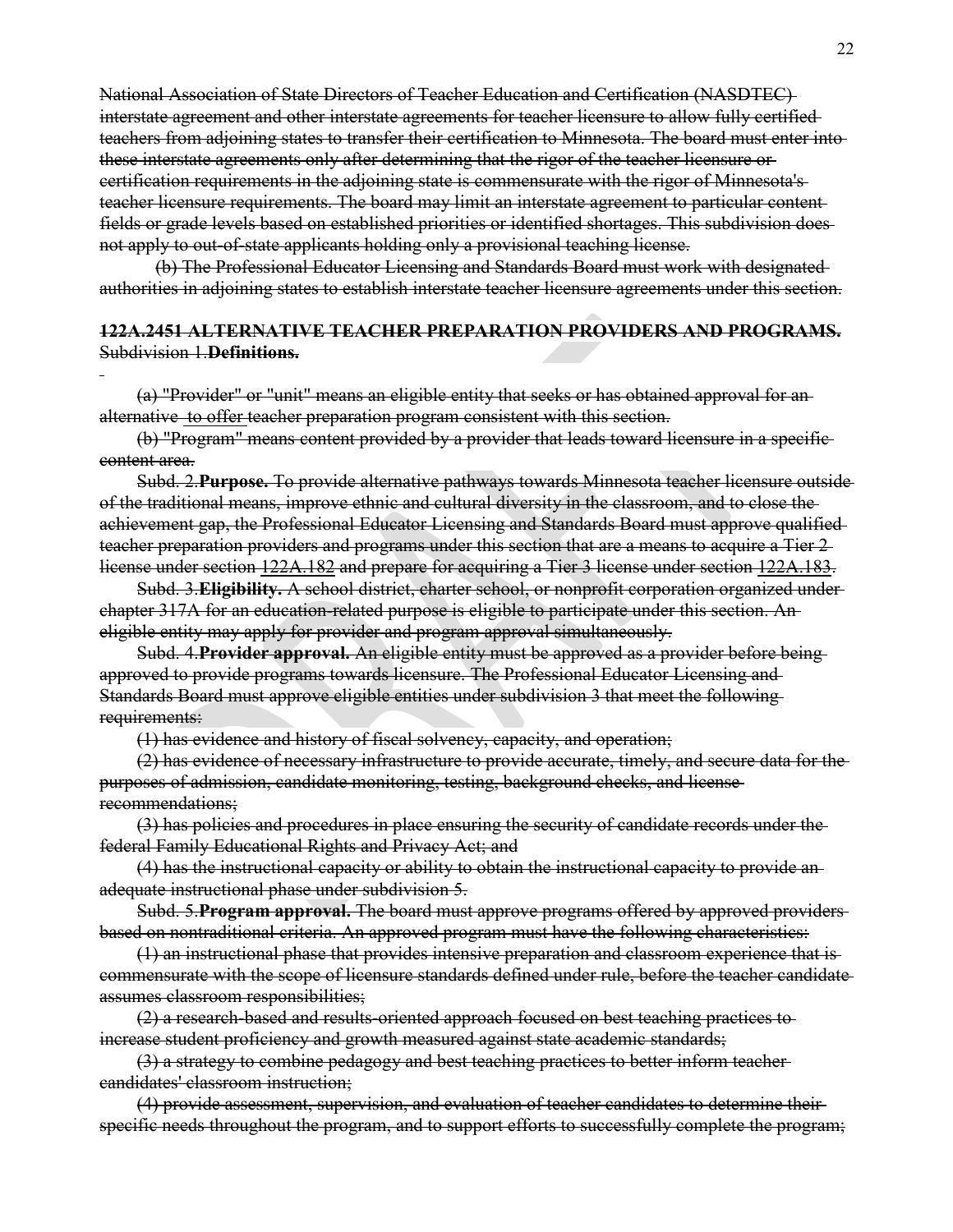(5) provide intensive and ongoing professional learning opportunities that accelerate teacher candidates' professional growth, support student learning, and provide a workplace orientation, professional staff development, mentoring and peer review, focused on standards of professional practice and continuous professional growth; and

(6) a process to review a candidate's final proficiency of required licensure content standards that leads to potential candidate recommendation by the provider to the board for a Tier 3 teaching license under subdivision 8.

Subd. 6.**Nontraditional means; program instructors.**(a) The board must permit alternative teacher preparation providers and teacher candidates to demonstrate pedagogy and content standard proficiency in school-based programs and through other nontraditional means. Nontraditional means may include previous work experiences, teaching experiences, educator evaluations, industryrecognized certifications, and other essentially equivalent demonstrations.

(b) The board must use nontraditional criteria to determine qualifications of program instructors, including permitting instructors to hold a baccalaureate degree only. Subd. 7.**Program disapproval, suspension.** If the board determines that a teacher preparation provider or licensure program fails to meet or is deficient in any of the requirements of subdivision 5, it may suspend or revoke the approval of the provider or program after it notifies the provider of the deficiencies and gives the provider an opportunity to remedy the deficiencies. Subd. 8.**Candidate program completion; teacher licensure.** (a) A candidate that completes an approved program must apply for a license under the tiered licensure system according to

sections [122A.181](https://www.revisor.mn.gov/statutes/cite/122A.181) to [122A.184.](https://www.revisor.mn.gov/statutes/cite/122A.184)

(b) A person who successfully completes another state's alternative teacher preparation licensure program may apply to the Professional Educator Licensing and Standards Board for a Tier 3 license under section [122A.183.](https://www.revisor.mn.gov/statutes/cite/122A.183)

Subd. 9.**Reports.** (a) An approved alternative teacher preparation provider must report to the Professional Educator Licensing and Standards Board on items that are defined in statute regarding program candidates, completion, and effectiveness or other items that are required under section [122A.09.](https://www.revisor.mn.gov/statutes/cite/122A.09)

(b) The Professional Educator Licensing and Standards Board must submit a biennial report on the alternative teacher preparation program and providers to legislative committees having jurisdiction over kindergarten through grade 12 education policy and finance by January 15 of each odd-numbered year.

# **122A.635 COLLABORATIVE URBAN AND GREATER MINNESOTA EDUCATORS OF COLOR GRANT PROGRAM.**

Subd. 3. **Grant program administration.** The Professional Educator Licensing and Standards Board may enter into an interagency agreement with the Office of Higher Education. The agreement may include a transfer of funds to the Office of Higher Education to help establish and administer the competitive grant process. The board must award grants to institutions located in various economic development regions throughout the state, but must not predetermine the number of institutions to be awarded grants under this section or set a limit for the amount that any one institution may receive as part of the competitive grant application process. All grants must be awarded by August 15 of the fiscal year in which the grants are to be used except that, for initialcompetitive grants awarded for fiscal year 2020, grants must be awarded by September 15. Grants awarded after fiscal year 2021 will be awarded for a two-year grant period. An institution that receives a grant under this section may use the grant funds over a two- to four-year period to support teacher candidates.